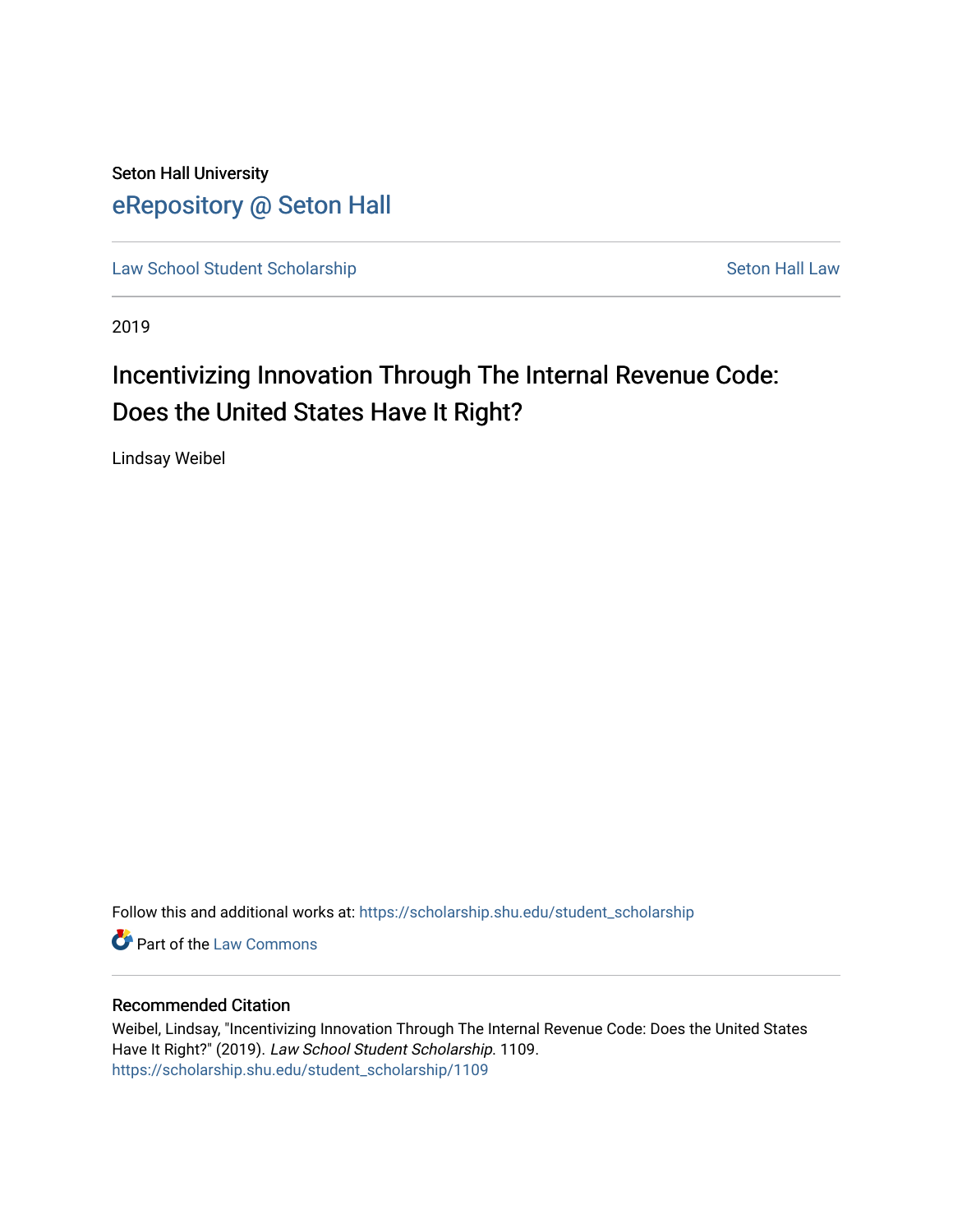## I. INTRODUCTION

The U.S. economy has become increasingly reliant on innovation in the face of global economic competition, and by the end of 2016, more than one third of the U.S. gross domestic product consisted of intellectual property-intensive industries.<sup>1</sup> Intellectual property ("IP") rights "facilitat[e] entrepreneurial growth, furthering scientific and economic progress."<sup>2</sup> This result continues to provide global benefits but has led multinational companies to seek solutions to manage IP more cost-effectively.<sup>3</sup>

Due to the mobility of  $IP<sup>4</sup>$ , multinational companies can easily shift IP to countries that provide better tax incentives for investing in related research and development ("R&D") activities.<sup>5</sup> This allows companies to cut investment costs and reduce tax liabilities, resulting in a competitive advantage. 6 In addition to helping companies participate in international competition, these incentives promote investment and economic and job growth in the countries providing the more attractive incentives.<sup>7</sup> Recently, governments around the world have sought investment by offering a variety of tax incentives to taxpayers that make certain R&D expenditures.<sup>8</sup> Tax incentives may be in the form of R&D credits, which operate at the front end

<sup>1</sup> *See* EY, *Global taxation of intellectual property: new and emerging tax policies create high-stakes balancing act*, 3 (2016), http://www.ey.com/Publication/vwLUAssets/EY-global-taxation-of-intellectual-property-

<sup>20160518.</sup>pdf/\$FILE/EY-global-taxation-of-intellectual-property-20160518.pdf.

<sup>2</sup> *Patent Boxes, Technological Innovation & Implications For Corporate Tax Reform*, AMERICAN ACTION FORUM, Feb. 22, 2016, https://www.americanactionforum.org/research/patent-boxes-technological-innovation-implicationsfor-corporate-tax-reform/.

<sup>3</sup> *Global taxation of intellectual property*, *supra* note 1 ("And the value of IP continues to grow in the global economy, driven by the network effects of new technologies and digital business models that extend innovation worldwide.").

<sup>4</sup> Peter Merrill, *Innovation Boxes: BEPS and Beyond*, 69 NAT'L TAX J. 847, 857 (2016). ("[A] key reason why IP income is mobile for tax purposes is the difficulty in determining the arm's-length sourcing of this income in related-party transactions.").

<sup>5</sup> *Patent Boxes, Technological Innovation & Implications For Corporate Tax Reform*, *supra* note 2. 6 *Id.*

<sup>7</sup> *Id.*

<sup>8</sup> OECD, *R&D Tax Incentives: United States*, Measuring R&D Tax Incentives (Mar. 2017); *see Patent Boxes, Technological Innovation & Implications For Corporate Tax Reform*, *supra* note 2 (discussing the direct relation between the availability of research credits and increased research spending).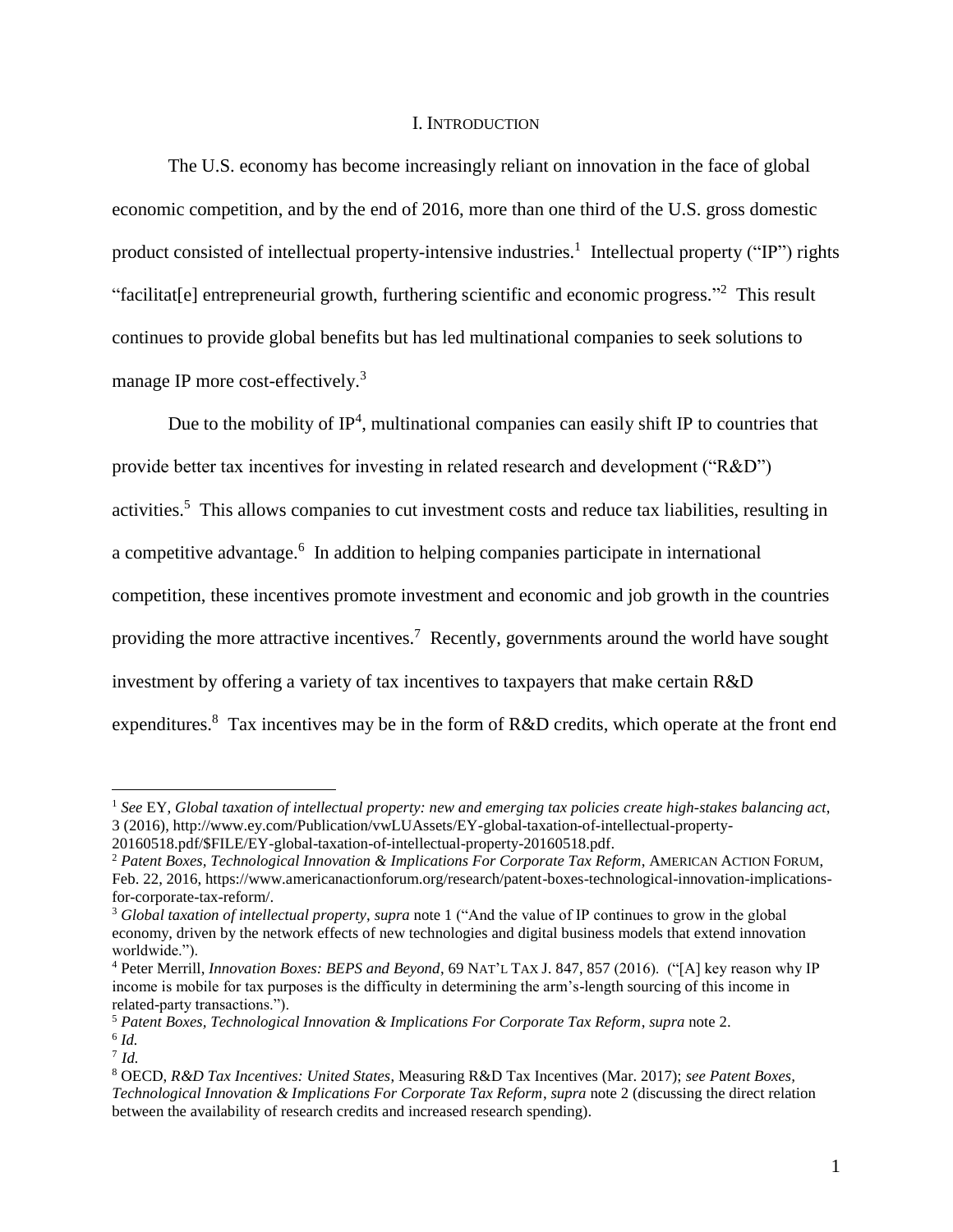of investments, or patent boxes, which operate at the back end of investments.<sup>9</sup> Throughout this note, the term "patent box" is used to refer to the back end incentive, although "patent box," "IP box," and "IP regime" all refer to the same type of incentive. The use of one term over the others depends upon the regime implemented by a jurisdiction.

This note examines tax incentives used in the United States and in other countries to promote investment in R&D. Section II discusses the R&D incentives that the United States currently has in place. Section III defines patent boxes and describes various regimes that have been implemented in other countries and that are compliant with international standards. Section IV recommends retention of the current incentive structure in the United States and suggests that further efforts to encourage the adoption a patent box are unwarranted.

## II. CURRENT U.S. R&D INCENTIVE STRUCTURE

The Internal Revenue Code ("IRC" or the "Code") currently has two provisions that directly dictate the treatment of costs incurred in research and development. IRC section 174 allows taxpayers to either expense or capitalize research or experimental expenditures paid or incurred through December 31, 2021.<sup>10</sup> However, the Tax Cuts and Jobs Act of 2017 ("TCJA") amended this section for tax years beginning after December 31, 2021 and will require expenditures to be capitalized and amortized ratably over five years.<sup>11</sup> The Code also provides for a research and experimentation tax credit ("R&E credit").<sup>12</sup> The R&E credit was introduced in the Economic Recovery Tax Act of  $1981<sup>13</sup>$  and became permanent as part of the Consolidated Appropriations Act, 2016 (P.L. 114-113).<sup>14</sup>

<sup>9</sup> *Patent Boxes, Technological Innovation & Implications For Corporate Tax Reform*, *supra* note 2.

<sup>10</sup> I.R.C. § 174 (2012).

<sup>11</sup> Tax Cuts and Jobs Act of 2017, Pub. L. No. 115-97, § 13206(e), 131 Stat. 2054 (to be codified at I.R.C. § 174).  $12$  I.R.C. § 41 (2012).

<sup>13</sup> Economic Recovery Tax Act of 1981, Pub. L. No. 97-34, § 221(a), 95 Stat. 172, 241 (1981).

<sup>&</sup>lt;sup>14</sup> JANE G. GRAVELLE, CONG. RESEARCH SERV., R44522, A PATENT/INNOVATION BOX AS A TAX INCENTIVE FOR DOMESTIC RESEARCH AND DEVELOPMENT 2 (2016).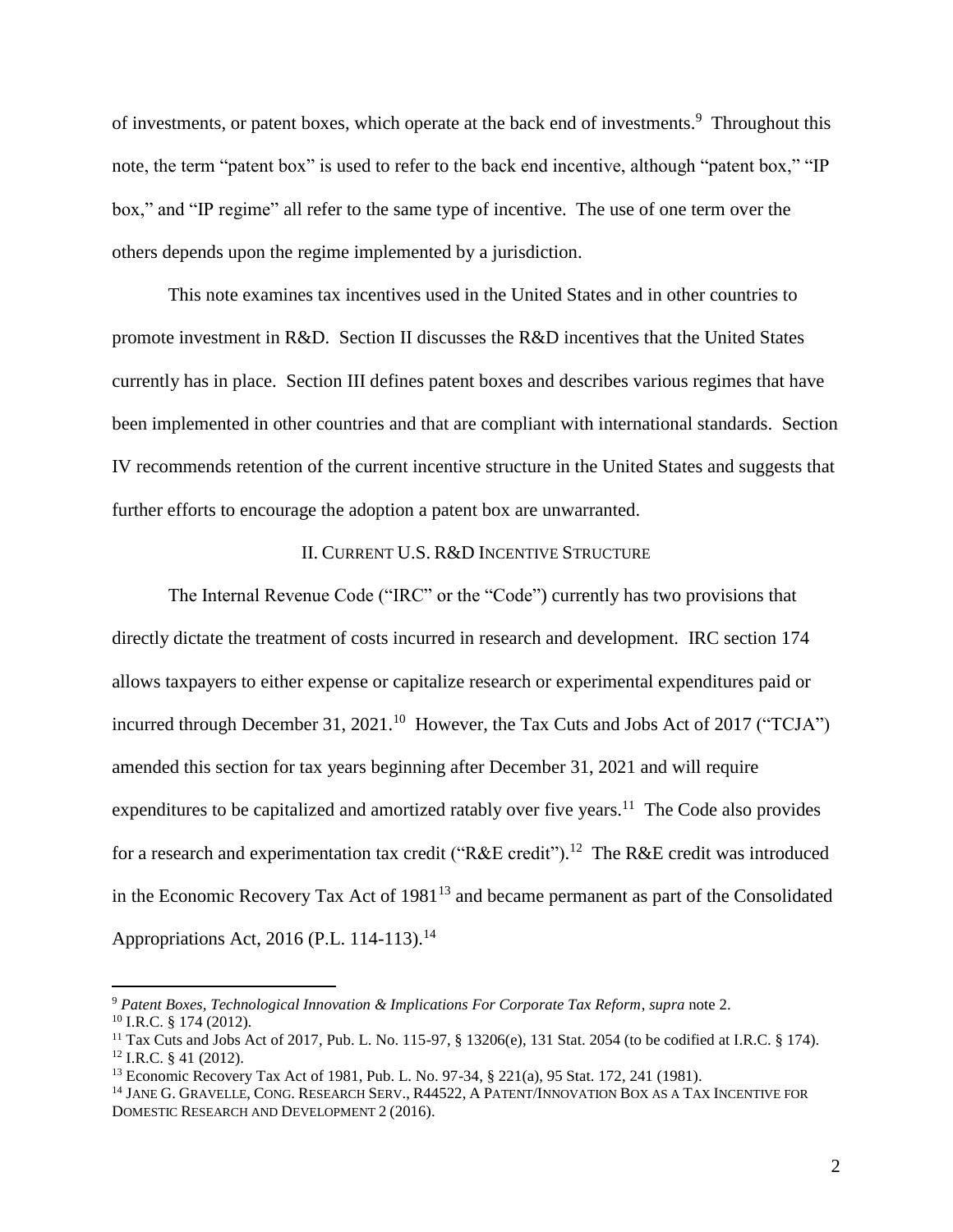Sections 174 (before the amendment takes affect) and 41 allow for immediate tax benefits, which is attractive to companies, considering the time value of money. In addition, if an investment earns only enough to break even, allowing expensing produces the same effect as disallowing expensing and applying a zero tax rate to the income generated from the investment.<sup>15</sup> Taxpayers may benefit from both IRC provisions simultaneously; however, there are limitations on the resulting benefits.<sup>16</sup>

## *A. IRC Section 174 – Research and Experimental Expenditures*

Currently, section 174 permits taxpayers to deduct reasonable research and experimental expenditures incurred in the taxpayer's trade or business.<sup>17</sup> The taxpayer is not required to make an election to benefit from this deduction.<sup>18</sup> The taxpayer may elect to capitalize<sup>19</sup> the expenditures, which supports the general rule of capitalizing these types of costs.<sup>20</sup> Expenditures that qualify for treatment under this section include those that "represent research and development costs in the experimental or laboratory sense."<sup>21</sup> Experimental or laboratory costs are defined as expenditures "for activities intended to discover information that would eliminate

<sup>15</sup> *Id.*

<sup>16</sup> *See* I.R.C. § 280C(c) (2012).

<sup>&</sup>lt;sup>17</sup> I.R.C. § 174(a). "A taxpayer may treat research or experimental expenditures which are paid or incurred by him during the taxable year in connection with his trade or business as expenses which are not chargeable to capital account. The expenditures so treated shall be allowed as a deduction."; Treas. Reg. § 1.174-2(a)(9) (as amended in 2014) (discussing the requirement of reasonableness of costs paid or incurred).

<sup>&</sup>lt;sup>18</sup> I.R.C. § 174(a)(2). Taxpayers may choose this method without consent of the Secretary during the first year such expenses are incurred.

 $19$  Capitalization refers to treating an expenditure related to property as a cost of that property, which increases the property's basis. *Capitalization*, WEST'S TAX LAW DICTIONARY, (2017). Capitalization does not allow for an immediate deduction from income. By contrast, a deduction allows a taxpayer to treat an expenditure as an immediate deduction from income. *Deductions*, WEST'S TAX LAW DICTIONARY, (2017).

<sup>&</sup>lt;sup>20</sup> I.R.C. § 174(b). If a taxpayer chooses not to immediately expense R&D costs, he or she may capitalize them and amortize the expenditures over a period not less than 60 months, starting in the month that the expenditures produce benefits to the taxpayer. If a taxpayer wishes to capitalize costs but failed to make this election in the first year, he or she must request permission from the Secretary.

<sup>&</sup>lt;sup>21</sup> Treas. Reg.  $§ 1.174-2(a)(1)$ .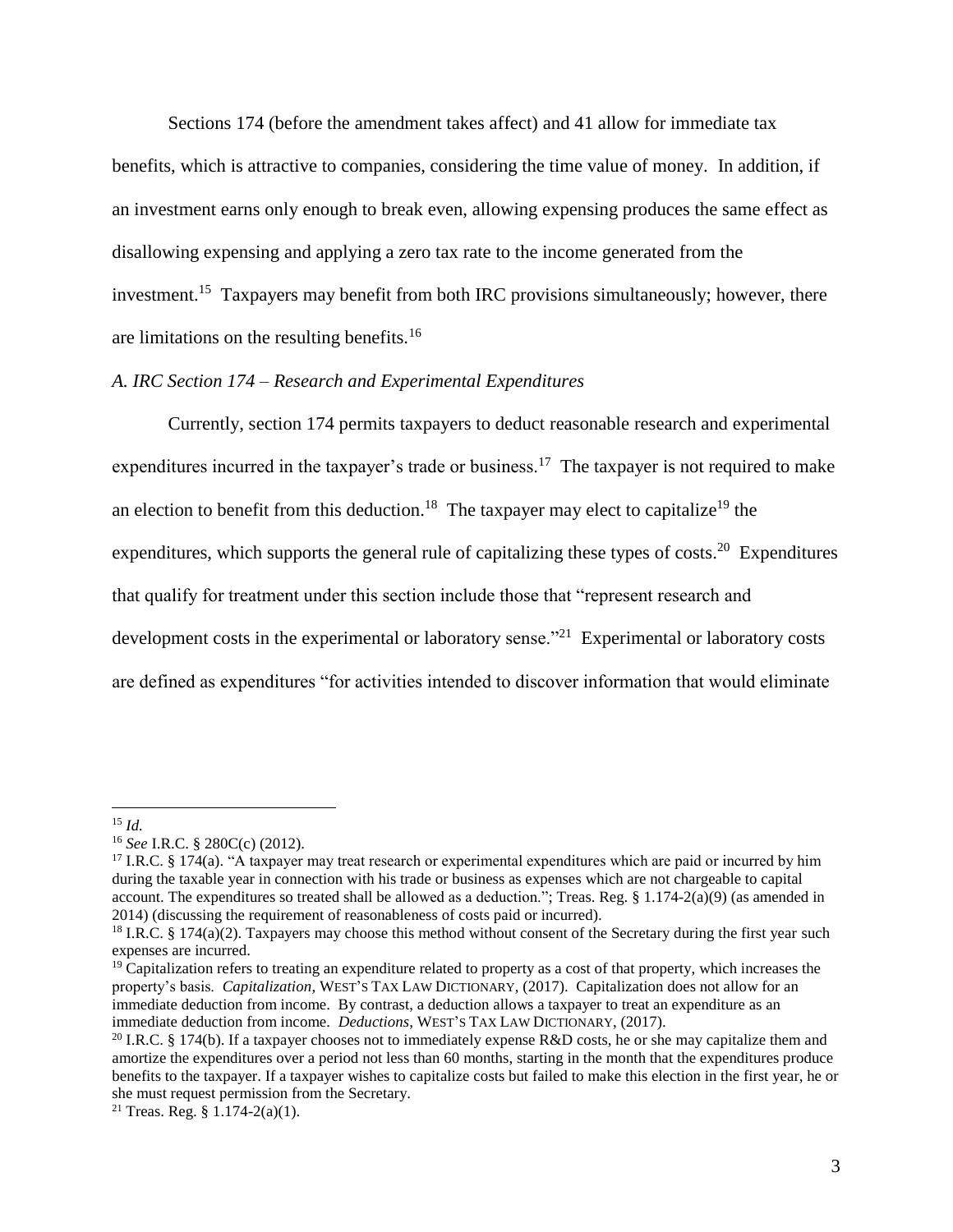uncertainty concerning the development or improvement of a product."<sup>22</sup> Additionally, qualifying costs include "costs incident to the development or improvement of a product [and] . . . costs of obtaining a patent, such as attorney's fees expended in making and perfecting a patent application."<sup>23</sup> Success or failure of the end product does not affect a taxpayer's eligibility for expensing.<sup>24</sup> Costs associated with the following are explicitly excluded from treatment under this section: ordinary testing and inspections, efficiency surveys, management studies, consumer surveys, marketing, acquiring another's patent, research of literary, historical, or similar projects, and exploration of ore, oil, gas, or other minerals.<sup>25</sup> The acquisition cost of land or property that is subject to section 167 depreciation must not be expensed, but the depreciation expense associated with such property does qualify under this section.<sup>26</sup>

The expensing treatment that section 174 currently permits will not be available for costs paid or incurred during tax years beginning after December 31, 2021.<sup>27</sup> The TCJA renamed these costs "specified research or experimental expenditures" and requires these expenditures to be capitalized.<sup>28</sup> Taxpayers will be allowed an amortization deduction to be recognized over a five-year period, beginning with the midpoint of the tax year in which the costs are incurred.<sup>29</sup> A fifteen-year amortization period is applied for investments attributable to foreign research, as defined in section  $41.^{30}$  The amendment treats costs incurred in connection with software

<sup>&</sup>lt;sup>22</sup> Treas. Reg. § 1.174-2(a)(1). "Uncertainty exists if the information available to the taxpayer does not establish the capability or method for developing or improving the product of the appropriate design of the product." Once uncertainty is eliminated, subsequent costs are no longer eligible for expensing.

<sup>&</sup>lt;sup>23</sup> Treas. Reg. § 1.174-2(a)(1).

<sup>24</sup> *Id.*

<sup>25</sup> Treas. Reg. § 1.174-2(a)(6); Treas. Reg. § 1.174-2(c).

<sup>26</sup> Treas. Reg. § 1.174-2(b).

<sup>&</sup>lt;sup>27</sup> Tax Cuts and Jobs Act of 2017 § 13206.

<sup>28</sup> *Id.*

<sup>29</sup> *Id.*

<sup>30</sup> *Id.*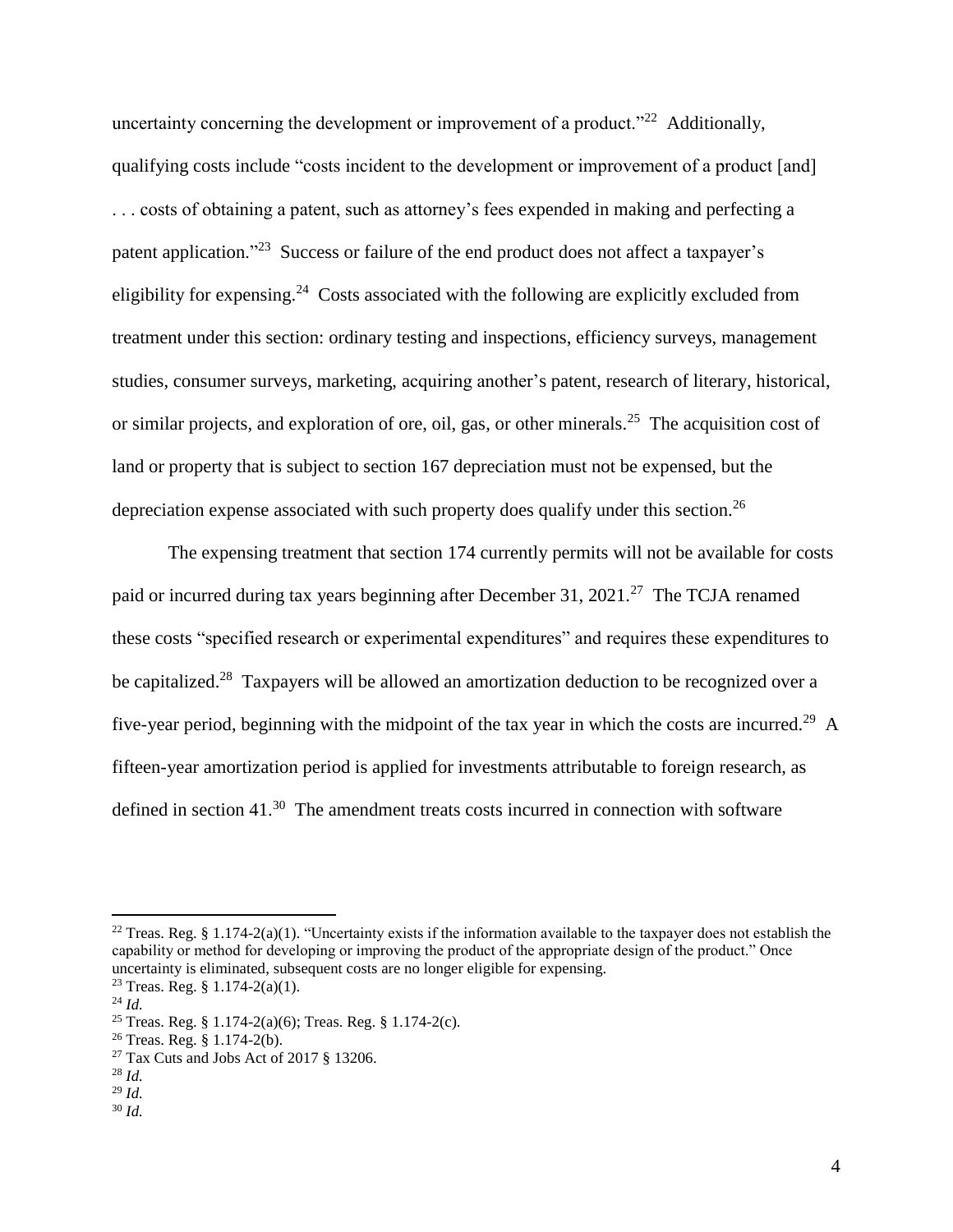development as specified research or experimental expenditures.<sup>31</sup> This change from permitting expensing to requiring capitalization negatively impacts the incentive's worth, considering the time value of money. It also harms taxpayers that retire or abandon investments because historically, taxpayers have fully deducted an asset's remaining basis in such cases, but the new law will prevent such deductions.<sup>32</sup>

## *B. IRC Section 41 – Credit for Increasing Research Activities*

Section 41 provides for a credit equal to 20% of qualified research expenses ("QREs") that a taxpayer paid or incurred over a base amount.<sup>33</sup> QREs include in-house research expenses and contract research expenses.<sup>34</sup> The base amount is calculated as a fixed-based percentage multiplied by the average annual gross receipts from the four tax years prior to the credit year.<sup>35</sup>

A research activity qualifies for this credit if the activity is conducted within the United States<sup>36</sup> and passes four tests: the section 174 test, the technological information test, the business component test, and the process of experimentation test.<sup>37</sup> The section 174 test requires that the research expenditures also qualify for treatment under section 174, as discussed in

<sup>31</sup> *Id. see* Justin Silva, *Tax Cut and Jobs Act changes to section 174 rules*, RSM (Jan. 10, 2018),

http://rsmus.com/what-we-do/services/tax/credits-and-incentives/tax-cut-and-jobs-act-changes-to-section-174 accounting-method-ru.html (explaining how this change may harm taxpayers that previously expensed such costs under Revenue Procedure 2000-50 but may also be beneficial for taxpayers who wish to treat such costs as qualifying for the research and experimentation credit).

<sup>32</sup> *Silva*, *supra* note 31.

 $33$  I.R.C. § 41(a). "... [T]he research credit determined under this section for the taxable year shall be an amount equal to the sum of (1) 20 percent of the excess (if any) of  $-$  (A) the qualified research expenses for the taxable year, over (B) the base amount, (2) 20 percent of the basic research payments determined under subsection  $(e)(1)(A)$ , and (3) 20 percent of the amounts paid or incurred by the taxpayer in carrying on any trade or business of the taxpayer during the taxable year (including as contributions) to an energy research consortium for energy research."

 $34$  I.R.C. § 41(b). In-house research expenses include the following incurred for qualified services: wages, cost of supplies, and payment to a person for the right to use computers to conduct qualified research. Contract expenses are 65% of the amounts paid to a person for qualified research.

<sup>&</sup>lt;sup>35</sup> I.R.C. § 41(c). The percentage is determined based on the ratio of the aggregate of OREs for such tax years to the aggregate gross receipts for those tax years or is specifically stated by the Code for "start-up companies."  $36$  I.R.C. § 41(d)(4)(F).

<sup>37</sup> Suder v. Comm'r, 108 T.C.M. (CCH) 354, 362 (2014) (discussing I.R.C. § 41(d)(1)).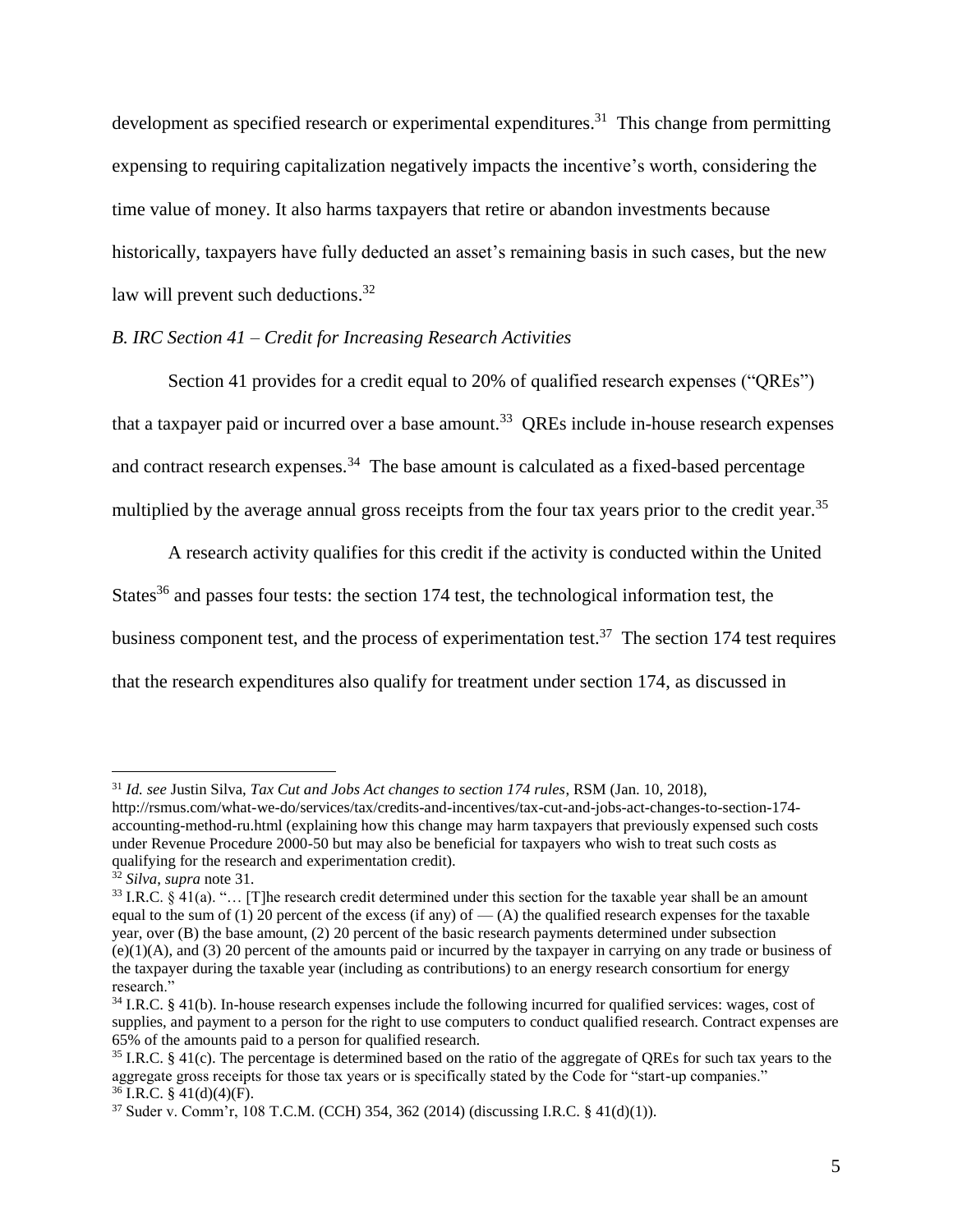Section II.A.<sup>38</sup> The technological information test requires that the research is conducted to discover information that is "technological in nature," and the business component test requires that the taxpayer engaged in such research with the intent to discover information that would aid in developing "a new or improved business component of the taxpayer."<sup>39</sup> Lastly, the process of experimentation test requires that substantially all of the research activities be considered "experimentation," meaning they are conducted with the intent of discovering "a new or improved function, performance, or reliability or quality" but not focusing on "style, taste, cosmetic, or seasonal design."<sup>40</sup> Interestingly, the credit does not apply to research concerning computer software development under certain circumstances.<sup>41</sup>

The TCJA preserved this credit but made the following changes, which may impact certain taxpayers claiming this credit: the repeal of the corporate alternative minimum tax, the reduction to the amount of the Orphan Drug Credit, the repeal of the domestic production activities deduction, and the changes to the deduction for reseach and experimental expenditures that will take effect in 2022. 42

## *C. IRC Section 280C – Limitation on Benefits*

As stated earlier in this section, taxpayers may benefit from the simultaneous use of both R&D tax incentive provisions, but Section 280C(c) places a limitation on such benefits. The effect of this section is not altered by the TCJA. Taxpayers that benefit from the Section 41 credit must reduce the deduction taken under Section 174 by the amount of the credit.<sup>43</sup> If the

 $38$  I.R.C. § 41(d)(1).

<sup>39</sup> *Id.*

 $^{40}$  *Id.*; I.R.C. § 41(d)(3).

<sup>&</sup>lt;sup>41</sup> I.R.C. § 41(d)(4)(E).

<sup>42</sup> Yair Holtzman, *The Tax Cuts and Jobs Act Doesn't Cut the R&D Tax Credit*, ANCHIN (Dec. 27, 2017),

http://www.anchin.com/news/anchin-alert-the-tax-cuts-and-jobs-act-doesnt-cut-the-rd-tax-credit.

<sup>&</sup>lt;sup>43</sup> I.R.C. § 280C(c)(1). For tax years beginning after December 31, 2021, the language of this section is amended to account for the changes to section 174.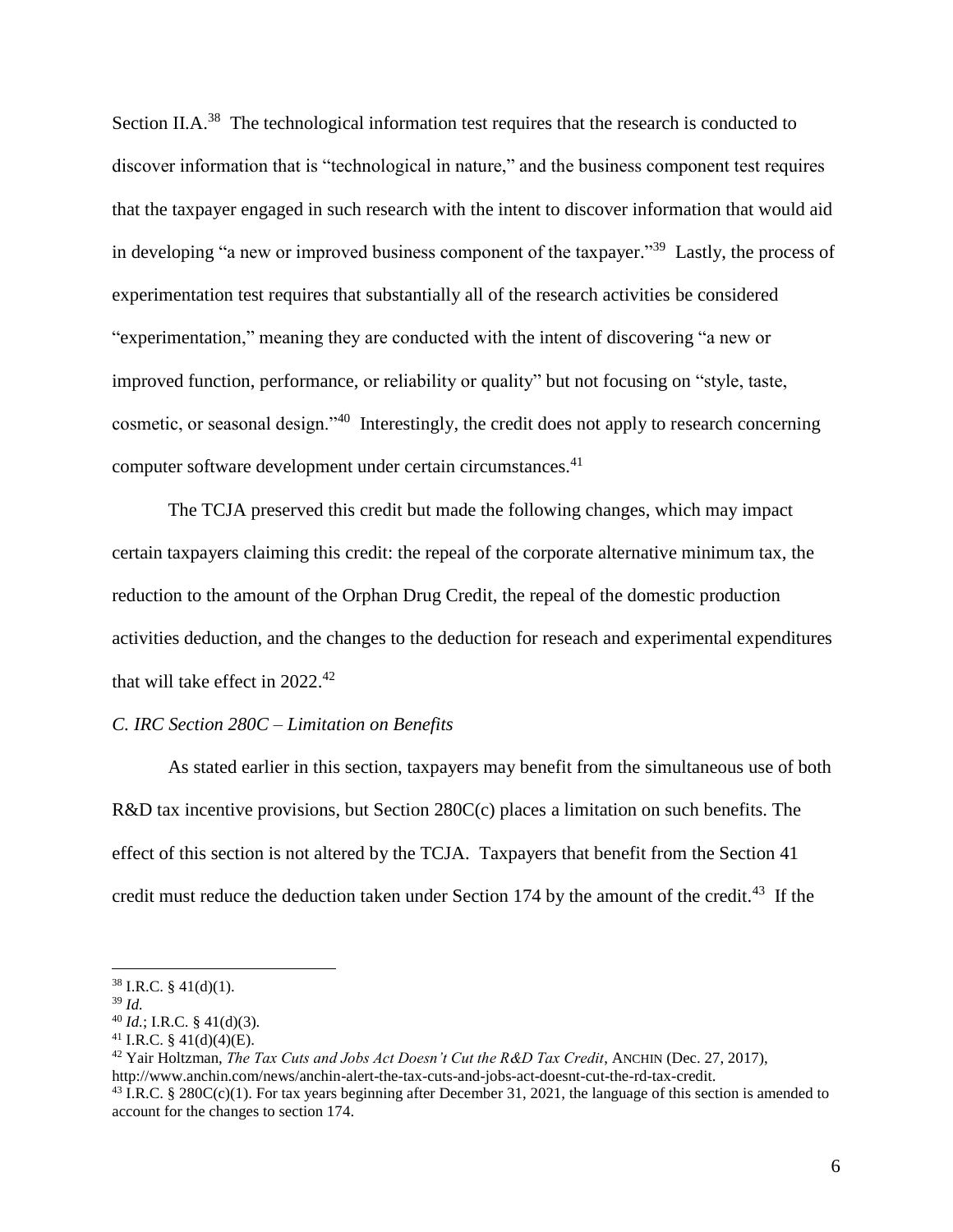taxpayer chooses to capitalize the expenditures and the amount of the allowable credit exceeds the allowable deduction, the amount capitalized must be reduced by such excess.<sup>44</sup> To avoid the obligation to reduce the Section 174 research deduction, taxpayers may elect to reduce the research credit.<sup>45</sup> The credit reduction is equal to the allowable credit amount under section 41(a) multiplied by the maximum corporate tax rate,<sup>46</sup> which was reduced to 21% for 2018 in the TCJA. 47

Choosing the credit reduction election does not impact the tax liability of corporate taxpayers. But there are other reasons to consider making the election, the most significant being to reduce state taxable income.<sup>48</sup> In calculating state tax liabilities, most states start with the taxpayer's federal taxable income and add back the amount deducted for the research credit.<sup>49</sup> But if the reduced credit election is made, instead of a reduced deduction, which results in a higher taxable income, the taxpayer adds back the reduced credit to a lower taxable income than would exist if the reduced deduction had been taken instead. 50

## *D. IRC Section 250 – Foreign-derived intangible income and global intangible low-taxed income*

The TCJA added a new provision to the Code that is aimed at incentivizing the retention of intangibles in the United States.<sup>51</sup> For taxable years beginning after December 31, 2017, section 250 permits domestic corporations to deduct 37.5% of their foreign-derived intangible income ("FDII") through the end of  $2025$ .<sup>52</sup> After accounting for the new corporate tax rate, this

<sup>44</sup> I.R.C. § 280C(c)(2). For tax years beginning after December 31, 2021, the TCJA has removed this paragraph.  $45$  I.R.C. § 280C(c)(3).

<sup>46</sup> *Id.*

<sup>&</sup>lt;sup>47</sup> I.R.C. § 11(b) (as amended by the Tax Cuts and Jobs Act of 2017 § 13001).

<sup>48</sup> Kevin A. Maillet et al., *Reduced Credit for Increasing Research Activities*, THE TAX ADVISER, June 1, 2008. <sup>49</sup> *Id.*

<sup>50</sup> *Id.*

<sup>51</sup> *See* Tax Cuts and Jobs Act of 2017 § 14202.

<sup>52</sup> I.R.C. § 250(a) (codified by the Tax Cuts and Jobs Act of 2017 § 14202). The percentage drops to 21.875% for taxable years beginning on or after January 1, 2026. This increases the effective tax rate to 16.406%.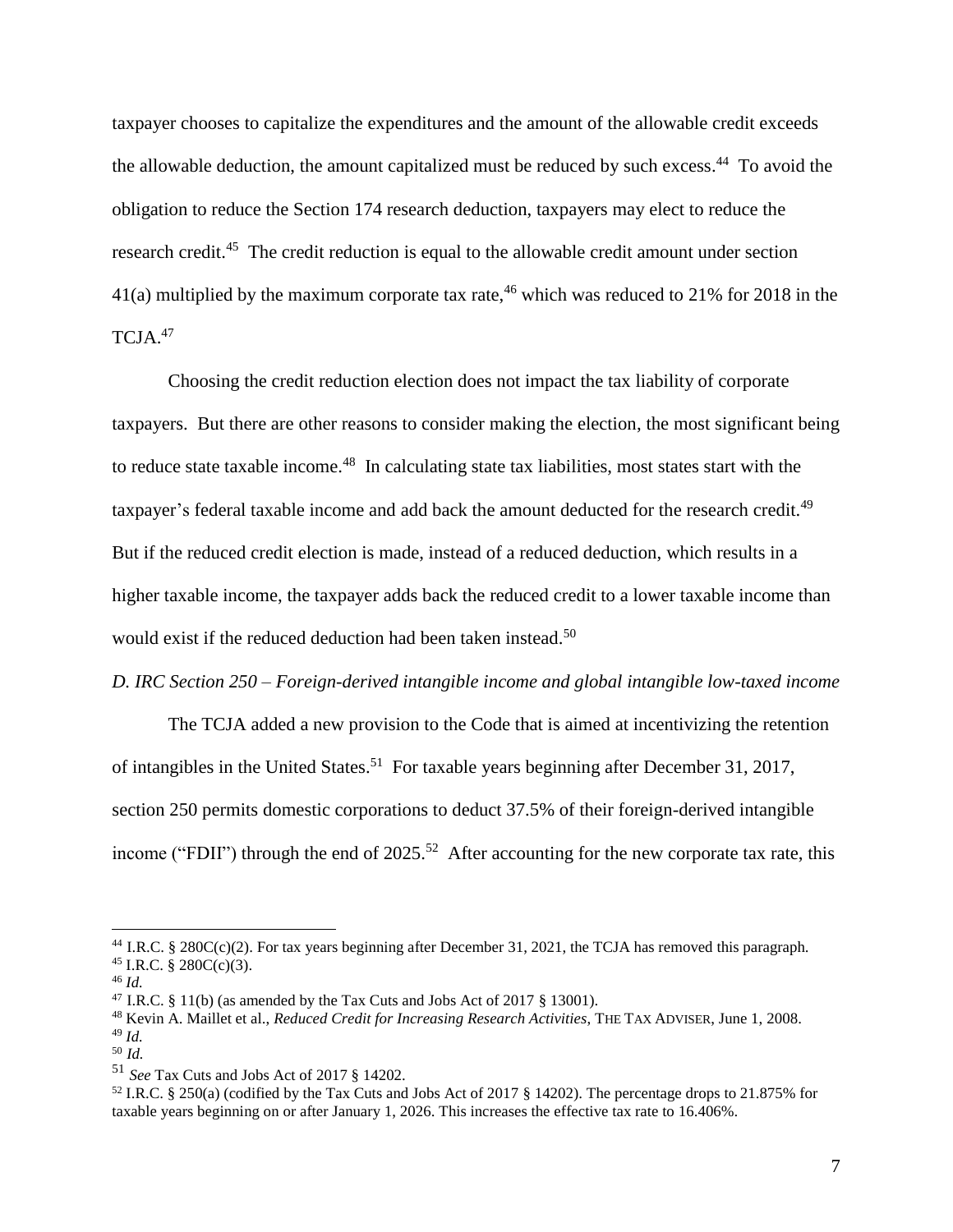incentive provides for a maximum tax of 13.125% on FDII. The deduction applies only to domestic corporations that are taxed as C corporations and includes "U.S. corporate subsidiaries of foreign-based multinationals."<sup>53</sup>

FDII is determined by multiplying deemed intangible income ("DII") by the ratio of foreign-derived deduction eligible income ("foreign-derived DEI") to deduction eligible income  $("DEI").$ <sup>54</sup> DEI is calculated as the corporation's gross income (less amounts accounted for in section 951(a)(1), global intangible low-taxed income ("GILTI"), financial services income, dividends received from a controlled foreign corporation, domestic oil and gas extraction income, and foreign branch income) over deductions allocable to gross income.<sup>55</sup> Foreignderived DEI is DEI derived from the sale of property or services to a foreign person.<sup>56</sup> Property must be sold to a foreign person for a foreign use, and services must be provided to a foreign person.<sup>57</sup> DII is calculated by starting with DEI and subtracting 10% of the corporation's qualified business asset investment ("QBAI").<sup>58</sup> QBAI is the quarterly average of the tax bases of depreciable tangible property used in a corporation's trade or business.<sup>59</sup> After calculating FDII, the amount of the deduction is limited if the sum of FDII plus GILTI exceed the domestic corporation's taxable income. $60$  FDII would be reduced by an amount bearing the same ratio as the ratio of the excess just described over the sum of FDII plus GILTI.<sup>61</sup>

<sup>53</sup> Lowell D. Yoder, David G. Noren, & Jonathan Lockhart, *The New Deduction for Foreign-Derived Intangible Income*, MCDERMOTT WILL & EMERY (Jan. 24, 2018), https://www.mwe.com/en/thoughtleadership/publications/2018/01/the-new-deduction-for-foreign-derived-intangible.

<sup>54</sup> I.R.C. § 250(b).

 $55$  I.R.C. § 250(b)(3).

<sup>56</sup> I.R.C. § 250(b)(4).

<sup>57</sup> *Id.*; *see also* Yoder, *supra* note 53 ("The services may be performed within or outside the United States (but not in a foreign branch of the domestic corporation, which limits the extent of permissible qualifying activity outside the United States).").

 $58$  I.R.C. § 250(b)(2)(B).

<sup>59</sup> *Id.*

 $60$  I.R.C. § 250(a)(2)(A).

 $61$  I.R.C. § 250(a)(2)(B).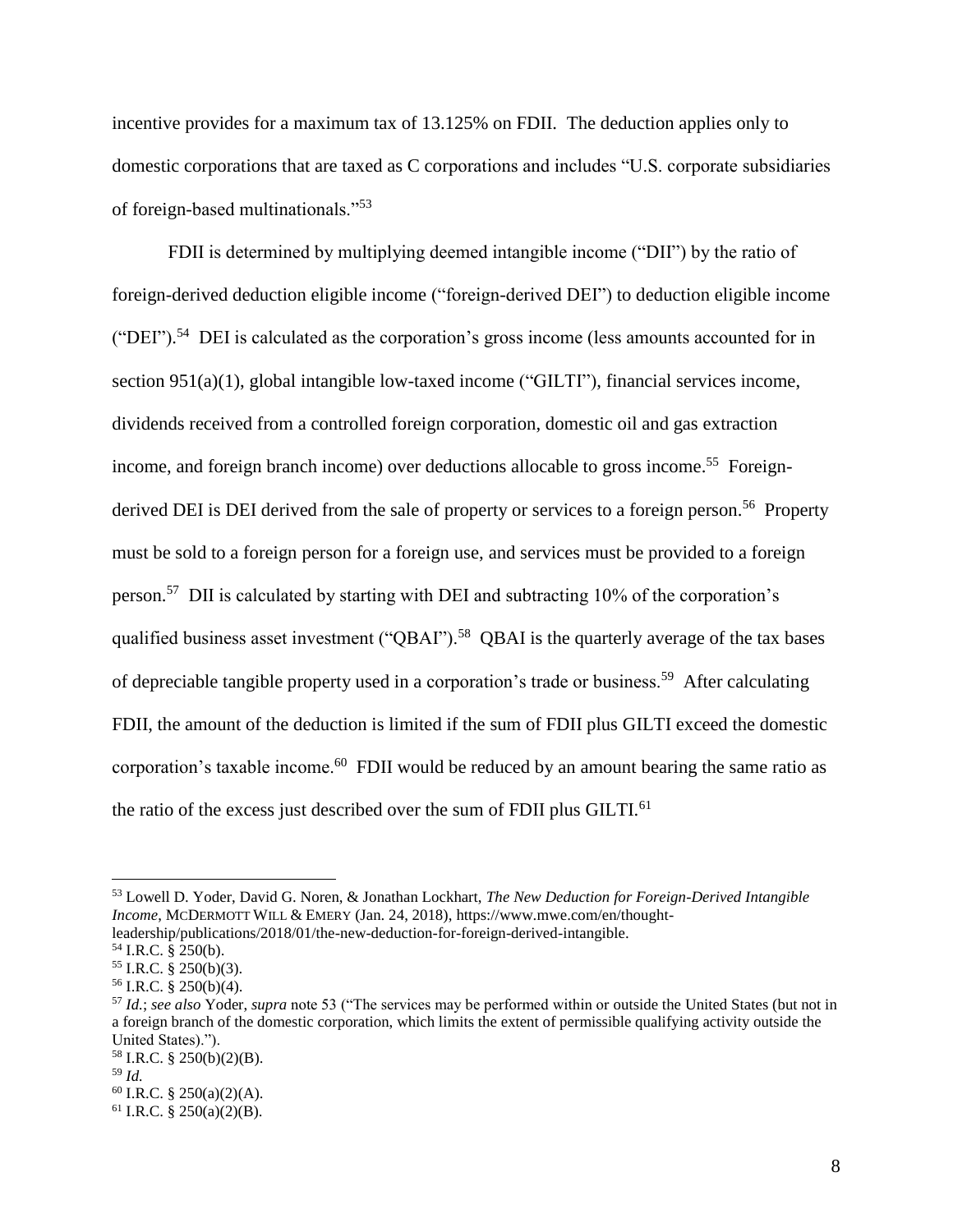In determining foreign use, there are special rules that apply for certain corporate sales.<sup>62</sup> For sales to unrelated persons, income is not foreign-derived if the corporation sells property that will be further manufactured in the United States or services that will provided to a U.S. person prior to being sold to a person outside of the United States.<sup>63</sup> If the property is sold to a related foreign person, the related person must sell the property to an unrelated foreign person for foreign use or use the property in connection with property sold to an unrelated person.<sup>64</sup> If services are provided to a related foreign person, the services must not be "substantially similar to services provided by such related person to persons located within the United States."<sup>65</sup>

The new FDII provision is not considered a patent box, but it has similar effects because it provides a lower tax rate for a certain type of intangible income and is similar to the U.K. patent box.<sup>66</sup> However, the FDII provision may be more generous and provide preferential treatment to a broader range of income than the regimes implemented in other jursidictions.<sup>67</sup> The income base that the ratio is applied to is calculated as the excess over 10% of certain tangible depreciable property, meaning that excess is considered intangible income.<sup>68</sup> There is a possibility that other sources of income not traditionally considered to be derived from the development of intangibles will receive preferential treatment.<sup>69</sup> This is different from the Code's former definition, which specifically listed certain assets as intangibles.<sup>70</sup>

<sup>62</sup> Yoder, *supra* note 53.

<sup>63</sup> *Id.*

<sup>64</sup> *Id.*

<sup>65</sup> *Id.*

<sup>66</sup> Craig Rose, *U.S. Tax Reform and BEPS Action 5 – the EU Spots the Missing Nexus*, BLOOMBERG LAW (Dec. 12, 2017) ("In short, it is a patent box in all but name.").

<sup>67</sup> Ben Stupples, *Q&A With Melissa Geiger, KPMG U.K. Head of Global Tax: Part One*, BLOOMBERG BNA DAILY TAX REPORT (Mar. 15, 2018).

<sup>68</sup> *Id.* <sup>69</sup> *Id.*

<sup>70</sup> Isabel Gottlieb, *New Intangibles Definition Causes Challenges for Multinationals*, BLOOMBERG BNA DAILY TAX REPORT (Feb. 12, 2018).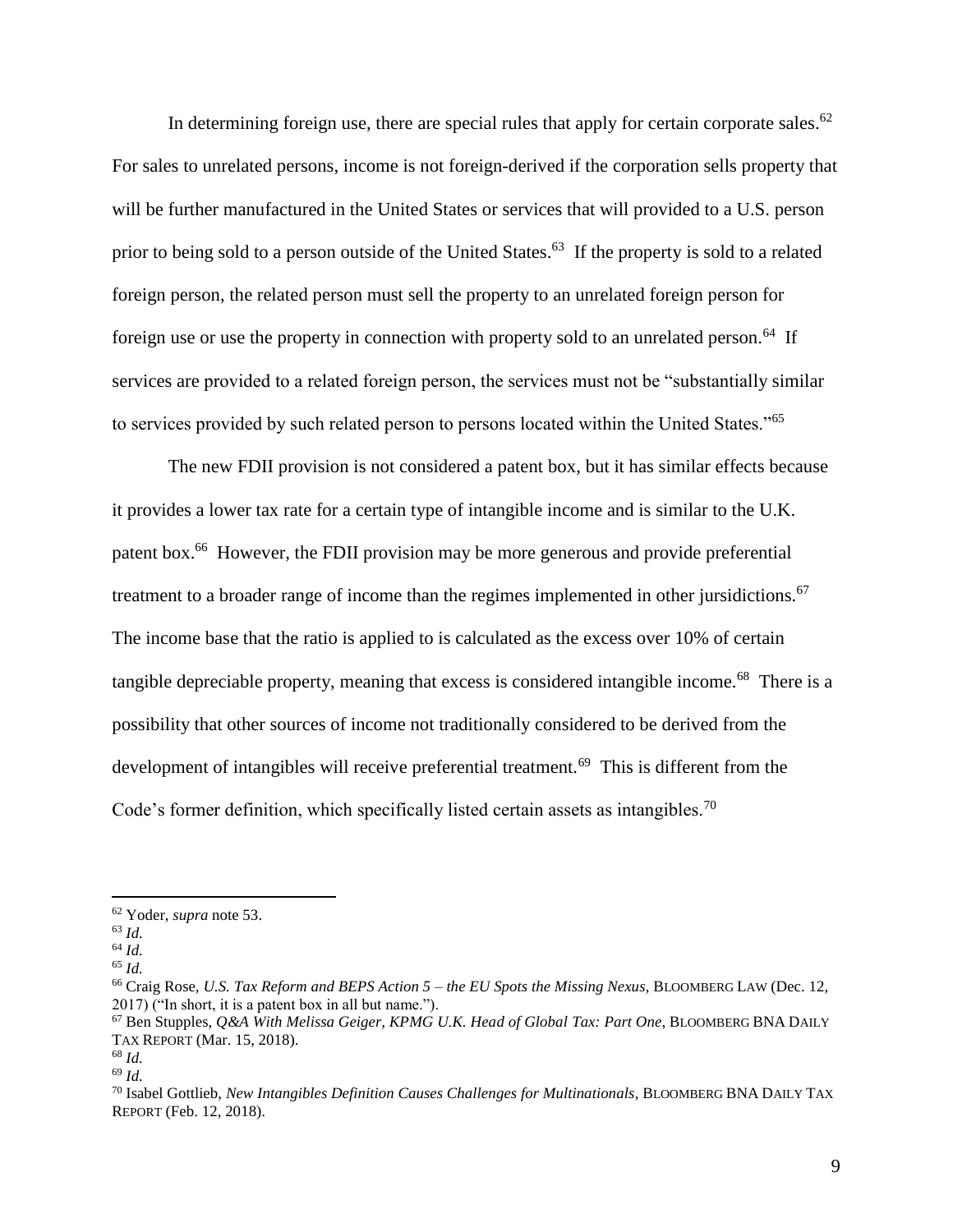### III. INTERNATIONAL USE OF PATENT BOXES

## *A. What is a Patent Box?*

A patent box is a tax benefit available for taxpayers that have business income derived "from the commercial exploitation of qualified  $IP.^{771}$  A reduced tax rate or special deduction is available for businesses with qualified income, which results in a back end tax reduction that subsidizes successful investments.<sup>72</sup> The "box" refers to the box checked on an income tax form when a taxpayer reports qualified income.<sup>73</sup> Patent boxes may also be referred to as innovation boxes or intellectual IP boxes, depending on the type of income covered. Innovation or IP boxes often cover income derived from non-technological innovations, such as trademarks and copyrights.<sup>74</sup> Patent boxes are just one of the ways in which countries aim to encourage more domestic investment; many offer a variety of other tax incentives to cut the costs of R&D.

There are three elements of a patent box: the nature of the tax incentive, qualifying IP, and qualifying income.<sup>75</sup> There are two possibilities for the nature of the tax incentive.<sup>76</sup> A regime may provide for a lower rate to be applied to qualified IP income or may permit a deduction for a specified portion of qualified IP income.<sup>77</sup> Under the deduction alternative, the effective tax rate on IP income is equal to the company's marginal tax rate multiplied by the percentage of income that remains subject to taxation.<sup>78</sup>

Qualifying IP must be "registered and held in the host country."<sup>79</sup> The types of IP that are eligible for a tax incentive vary by country. However, most countries that currently use

<sup>&</sup>lt;sup>71</sup> GARY GUENTHER, CONG. RESEARCH SERV., R44829, PATENT BOXES: A PRIMER 2 (2017).

<sup>72</sup> Merrill, *supra* note 4, at 848.

<sup>73</sup> GUENTHER, *supra* note 71, at 2.

<sup>74</sup> *Id.* at 2-3.

<sup>75</sup> *Id.* at 3.

<sup>76</sup> *Id.* at 3.

<sup>77</sup> *Id.* at 3.

<sup>78</sup> *Id.* at 4.

<sup>79</sup> *Id.* at 4.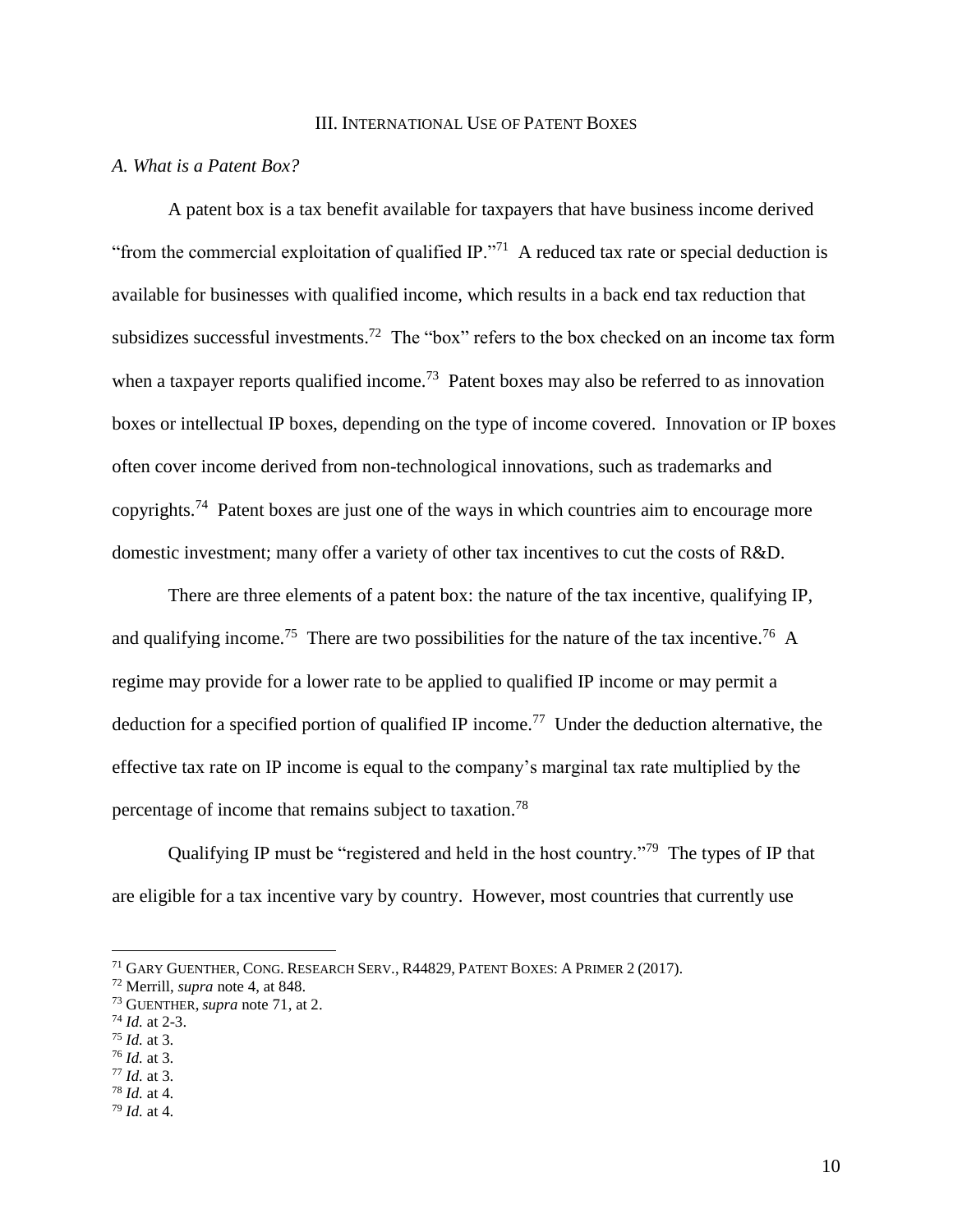patent boxes permit the incentive for patented inventions.<sup>80</sup> Additionally, most countries permit qualifying IP to have been developed in another country if developed by a foreign permanent establishment of a resident company that is subject to tax in the jurisdiction providing preferential treatment.<sup>81</sup> Lastly, current regimes vary on whether the patent box applies to acquired IP or IP existing before the adoption of the regime. <sup>82</sup>

Qualifying income may come from any one or more of the following sources: royalties, licensing fees, gains on sale/disposal of IP property, sales of goods or services integrating IP, and patent infringement awards.<sup>83</sup> Countries have been divided in applying the patent box to gross income or net income generated from a company's use of qualified  $IP.^{84}$ . This distinction is relevant because it determines which rate expenses incurred in producing IP are valued at, in terms of tax savings.<sup>85</sup> Implementing a patent box that applies to gross income, thereby allowing a company to deduct expenses from total gross income, will generally provide a more attractive tax benefit.<sup>86</sup>

## *B. Summary of Various International Regimes*

This section summarizes the patent boxes implemented by countries that are centers for substantial R&D investment and that have complied with the Organization for Economic Cooperation and Development's ("OECD") recommendations set forth as part of the Base Erosion and Profit Shifting Project.<sup>87</sup> These countries include Belgium, Italy, the Netherlands,

<sup>&</sup>lt;sup>80</sup> *Id.* at 4. Of the sixteen countries that have implemented a patent box, Israel is the only country whose regime does not cover patented inventions.

<sup>81</sup> *See* OECD, COUNTERING HARMFUL TAX PRACTICES MORE EFFECTIVELY, TAKING INTO ACCOUNT

TRANSPARENCY AND SUBSTANCE, ACTION 5 – 2015 FINAL REPORT 25 (2015) [hereinafter ACTION 5 FINAL REPORT]. <sup>82</sup> GUENTHER, *supra* note 71 at 4.

<sup>83</sup> *Id.* at 4.

<sup>84</sup> *Id.* at 4.

<sup>85</sup> *Id.* at 4. Deductible expenses may include R&D expenditures, marketing costs, and other administrative costs incurred to improve and finance qualified IP.

<sup>86</sup> *Id.* at 4.

<sup>87</sup> *Id.* at 6, 13.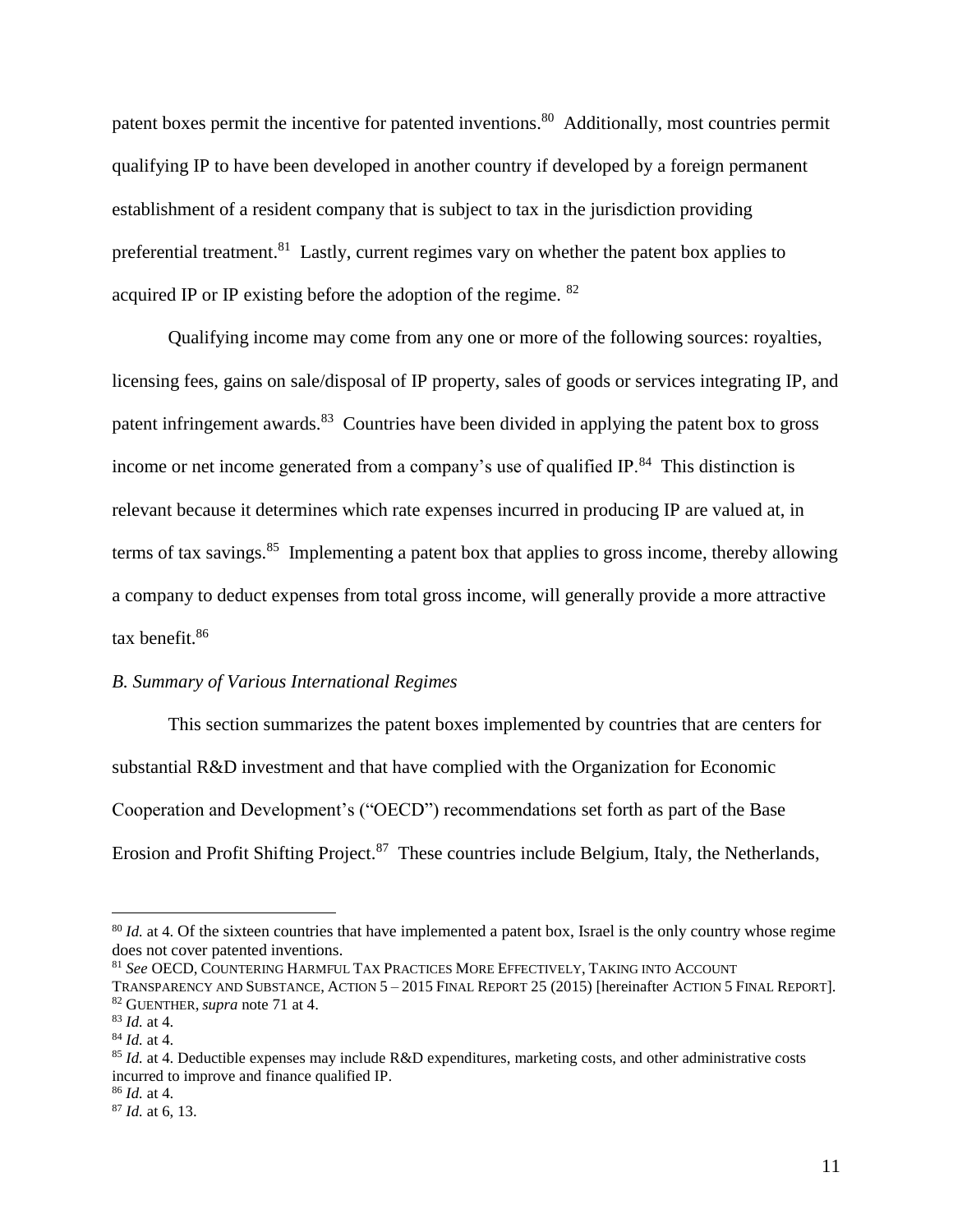Switzerland, and the United Kingdom.<sup>88</sup> In addition to these countries, several other countries have implemented some form of a patent box.<sup>89</sup>

The OECD is an organization that aims to promote policies that benefit the well-being of people around the world.<sup>90</sup> It is made up of thirty-five member countries that work together to set international standards in a wide range of fields.<sup>91</sup> The OECD supports encouraging R&D through the use of tax incentives.<sup>92</sup> Its recommendations related to implementing patent boxes can be found in the OECD's Action 5: 2015 Final Report ("Action 5 Report"), which was published in October 2015.<sup>93</sup> The Action 5 Report focuses on the requirement of substantial activity when countries implement preferential regimes to prevent profit shifting.<sup>94</sup> This reliance on "substantial activity" was set forth in the framework of the OECD's 1998 Report, which initially proposed the need to focus on "counter[ing] harmful tax practices with respect to geographically mobile activities."<sup>95</sup> Although the report is dated twenty years ago, the importance of targeting harmful preferential regimes to achieve the goals initially set forth by the OECD has not diminished.<sup>96</sup> Countries that have implemented harmful preferential regimes

<sup>89</sup> *Id.* ("At the end of 2015, 16 countries provided some kind of patent box."); OECD, *Harmful Tax Practices – 2017 Progress Report on Preferential Regimes*, OECD/G20 Base Erosion and Profit Shifting Project 17 (2017) (listing additional regimes reviewed after October 2015).

<sup>95</sup> *Id.* at 12.

<sup>&</sup>lt;sup>88</sup> *Id.* at 3. While Italy's regime going forward is in compliance with the Action 5 framework, it is important to note that the grandfathering treatment for older trademarks is still considered harmful by the OECD.

<sup>90</sup> *About the OECD*, OECD, www.oecd.org/about/. (last visited Nov. 15, 2017).

<sup>91</sup> *Id.* A list of the current member countries can be found at www.oecd.org/about/membersandpartners/.

<sup>92</sup> OECD, *Growth, Innovation and Competitiveness: Maximising the Benefits of Knowledge-Based Capital*, OECD 7  $(2013)$  ("International cooperation should extend not only to unintended tax relief for R&D . . . but also statutory policies for supporting R&D through tax credits and patent boxes.").

<sup>93</sup> ACTION 5 FINAL REPORT, *supra* note 81, at 11. "The goal of the OECD's work in the area of harmful tax practices is to secure the integrity of tax systems by addressing the issues raised by regimes that apply to mobile activities and that unfairly erode the tax bases of other countries, potentially distorting the location of capital and services." The OECD committed the Forum on Harmful Tax Practices ("FHTP") to evaluating preferential tax regimes and providing recommendations for implementing such regimes while avoiding artificial profit shifting. <sup>94</sup> *Id.*

<sup>&</sup>lt;sup>96</sup> *Id.* In determining whether a regime qualifies for consideration under Action 5, there are three factors to consider: (1) whether the regime is preferential; (2) whether the regime is potentially harmful; and (3) whether the regime is actually harmful. *Id.* at 19. A regime is preferential for Action 5 purposes if it targets geographically mobile activities and their income and offers even a small preference for taxation of such income in the home country, as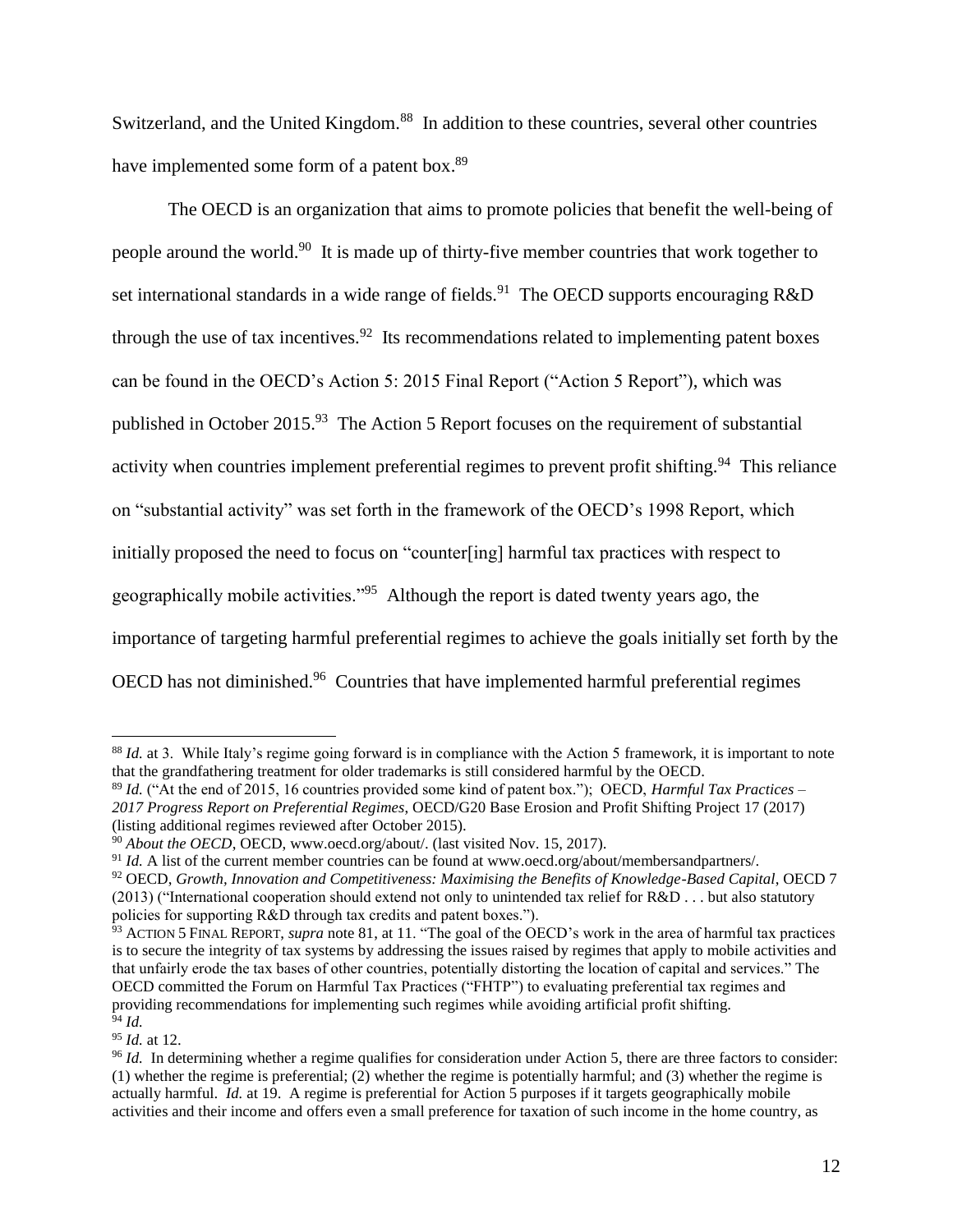should either abolish such regimes or modify their features to comply with OECD recommendations. 97

Regarding IP preferential regimes, the OECD has endorsed the "nexus approach."<sup>98</sup> The goal of recommending the nexus approach is not to require implementation of a regime or to recommend a specific regime, rather it is to identify the outer limits of a patent box that will not have harmful, base-eroding effects on other countries.<sup>99</sup> The nexus approach uses expenditures to meet the "substantial activity" requirement required by Action  $5.^{100}$  This approach multiplies income derived from an IP asset by a "nexus ratio" to determine the IP income to receive preferential treatment, where the nexus ratio is calculated as the proportion of qualifying expenditures incurred in developing the IP asset to the overall expenditures incurred in developing the IP asset.<sup>101</sup> The purpose of applying a nexus ratio is to ensure that qualifying taxpayers only receive benefits from the patent box to the extent that they actually incurred expenditures themselves and that such expenditures were directly related to development activities.<sup>102</sup> This supports the rationale for implementing preferential regimes, which is to encourage taxpayers to invest in R&D.

compared with the taxation of other forms of income. *Id.* Income from intangibles is considered to be derived from geographically mobile activities. *Id.* To determine whether the preferential regime is potentially harmful, consideration should be given to the existence of now or a low effective tax rate on geographically mobile income, a ring-fenced regime, a regime that lacks transparency, and a lack of effective exchange of information. *Id.* at 20. Lastly, a potentially harmful regime is actually harmful if it creates harmful economic effects, such as shifting activity to a country with a more preferential regime without generating significant new activity. *Id.* at 21. <sup>97</sup> *Id.* at 21.

<sup>&</sup>lt;sup>98</sup> *Id.* at 9. The FHTP considered two other approaches: the value creation approach and the transfer pricing approach. The value creation approach gathered little support, as it required taxpayers to engage in a "set number of significant development activities." *Id.* at 24. The transfer pricing approach would have required taxpayers to have a set level of significant functions in the regime's jurisdiction. It also required that the taxpayer claiming the benefit of the regime was the legal owner of the IP, was using the IP, and was subject to the risks associated with the IP qualified for benefits under the regime. This gained some support, but many countries were concerned. *Id.* <sup>99</sup> *Id.* at 24.

<sup>100</sup> *Id.* at 24-25.

<sup>101</sup> *Id.* at 25.

<sup>&</sup>lt;sup>102</sup> Qualifying taxpayers include "resident companies, domestic permanent establishments of foreign companies, and foreign permanent establishments of resident companies" subject to tax in the regime's jurisdiction. *Id.* at 25.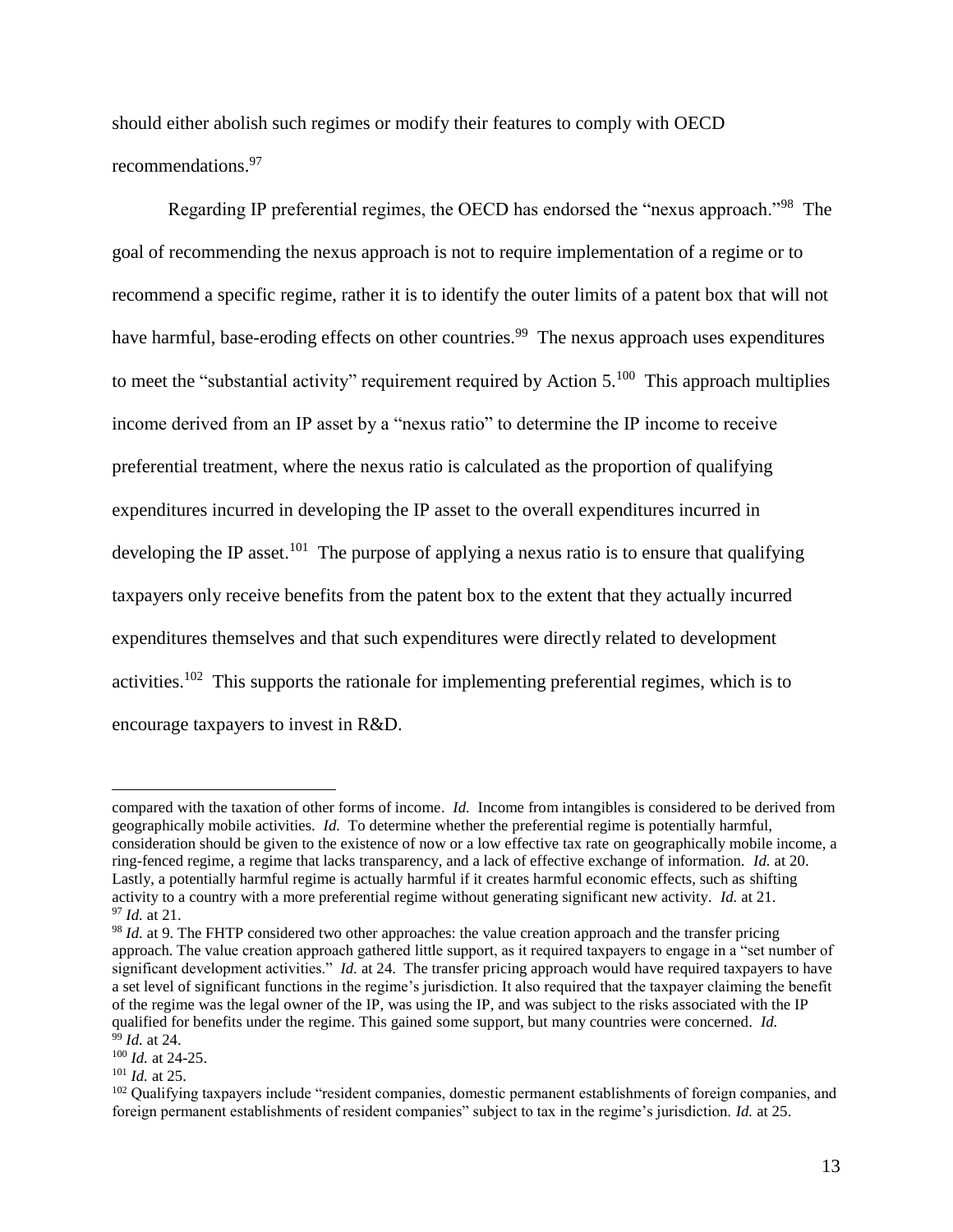Jurisdictions may use their own definition of what meets the criteria for qualifying expenditures, but expenditures must be linked to a specific IP asset and be for the purpose of conducting research and development.<sup>103</sup> Examples include salary and wages, direct costs, overhead costs, and supplies costs as long as they are incurred to "advance the understanding of scientific relations or technologies, address known scientific or technological obstacles, or otherwise increase knowledge or develop new applications."<sup>104</sup> Excluded costs "include interest, building costs, acquisition costs, and other costs that cannot be directly linked to a specific IP asset." $^{105}$ 

Interestingly, the nexus approach allows for a 30% "lift-up," which permits taxpayers to treat non-qualifying expenditures as qualifying expenditures, in an amount equal to 30% of the actual qualifying expenditures.<sup>106</sup> The "lift-up" cannot cause qualifying expenditures to exceed overall expenditures (the nexus ratio may not exceed 100%).<sup>107</sup> Qualifying expenditures are included in the nexus ratio in full in the year they are incurred, regardless of whether they must be capitalized for other purposes.<sup>108</sup> Overall expenditures include all qualifying expenditures, acquisition costs, and related-party outsourcing costs that are not qualifying expenditures but exclude costs associated with unsuccessful  $R&D.<sup>109</sup>$  The nexus ratio must be recalculated regularly because the nexus approach requires that life-time expenditures are used in the calculation.<sup>110</sup>

- <sup>104</sup> *Id.* at 41-42.
- <sup>105</sup> *Id.* at 27.
- <sup>106</sup> *Id.*

- <sup>107</sup> *Id.* at 27. <sup>108</sup> *Id.* at 27.
- <sup>109</sup> *Id.* at 28.
- <sup>110</sup> *Id.* at 29.

<sup>103</sup> *Id.* at 27.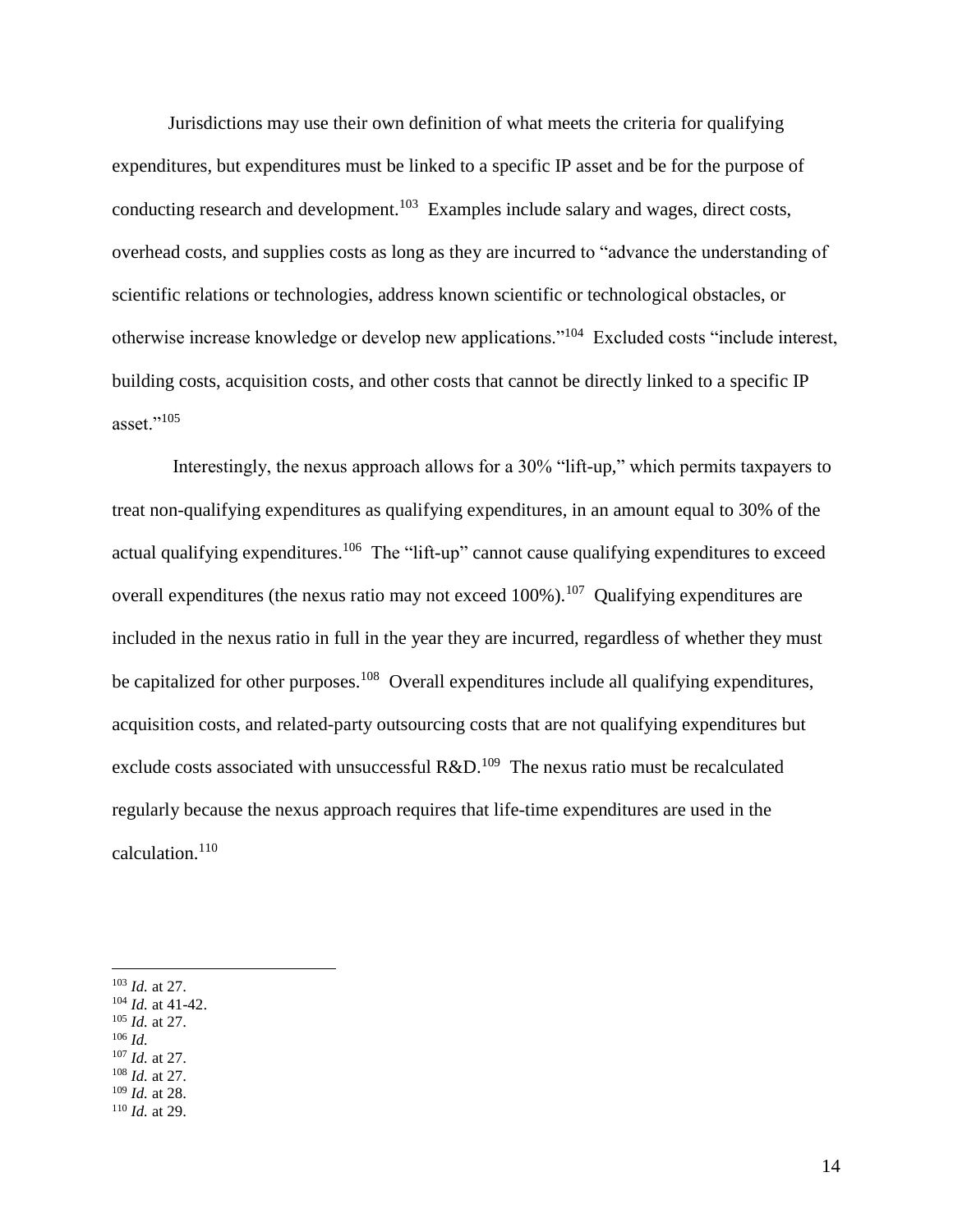For example, Company has one IP asset that generated income of 600. Company incurred qualified expenditures of 100, acquisition costs of 10, and related party expenditures of 40, so the nexus ratio will be  $66.67\%$  (100 / 150).<sup>111</sup> As a result, Company will receive preferential treatment for IP income of 400 (600 \* 66.67%). If Company's jurisdiction allows for the 30% "lift-up," Company's maximum qualifying expenditures will be 130 (100 \* 30%), and Company's new nexus ratio will be  $86.67\%$  (130 / 150).<sup>112</sup> Now Company will receive preferential treatment for IP income of 520 (600 \* 86.67%). However, if instead of related party expenditures of 40, Company had related party expenditures of of 15, by using the "lift-up," Company's maximum qualifying expenditures would be  $125 (100 * 30\% = 130$ , but qualifying expenditures cannot exceed overall expenditures).<sup>113</sup>

The nexus ratio is to be applied to income as defined by each jurisdiction, but the definition should follow two principles. Qualifying income should only include income generated by IP and may include royalties, capital gains, income from the IP asset's sale, and embedded income.<sup>114</sup> Additionally, qualifying income should not be defined in terms of gross IP income; at most, it should be based on gross IP income minus IP expenditures.<sup>115</sup> This ensures that taxpayers who do not have a 100% nexus ratio are unable to receive the patent box benefit on 100% of net income.<sup>116</sup>

The nexus approach is only intended to apply to patents and other IP assets that are "functionally equivalent to patents," as long as they are legally protected in a similar manner.<sup>117</sup>

<sup>111</sup> *Id.* at 27.

<sup>112</sup> *Id.*

<sup>113</sup> *Id.*

 $114$  *Id.* at 29. Embedded income is income derived "from the sale of products and the use of processes directly related to the IP asset."

<sup>115</sup> *Id.* at 29. <sup>116</sup> *Id.* at 29.

<sup>117</sup> *Id.* at 26.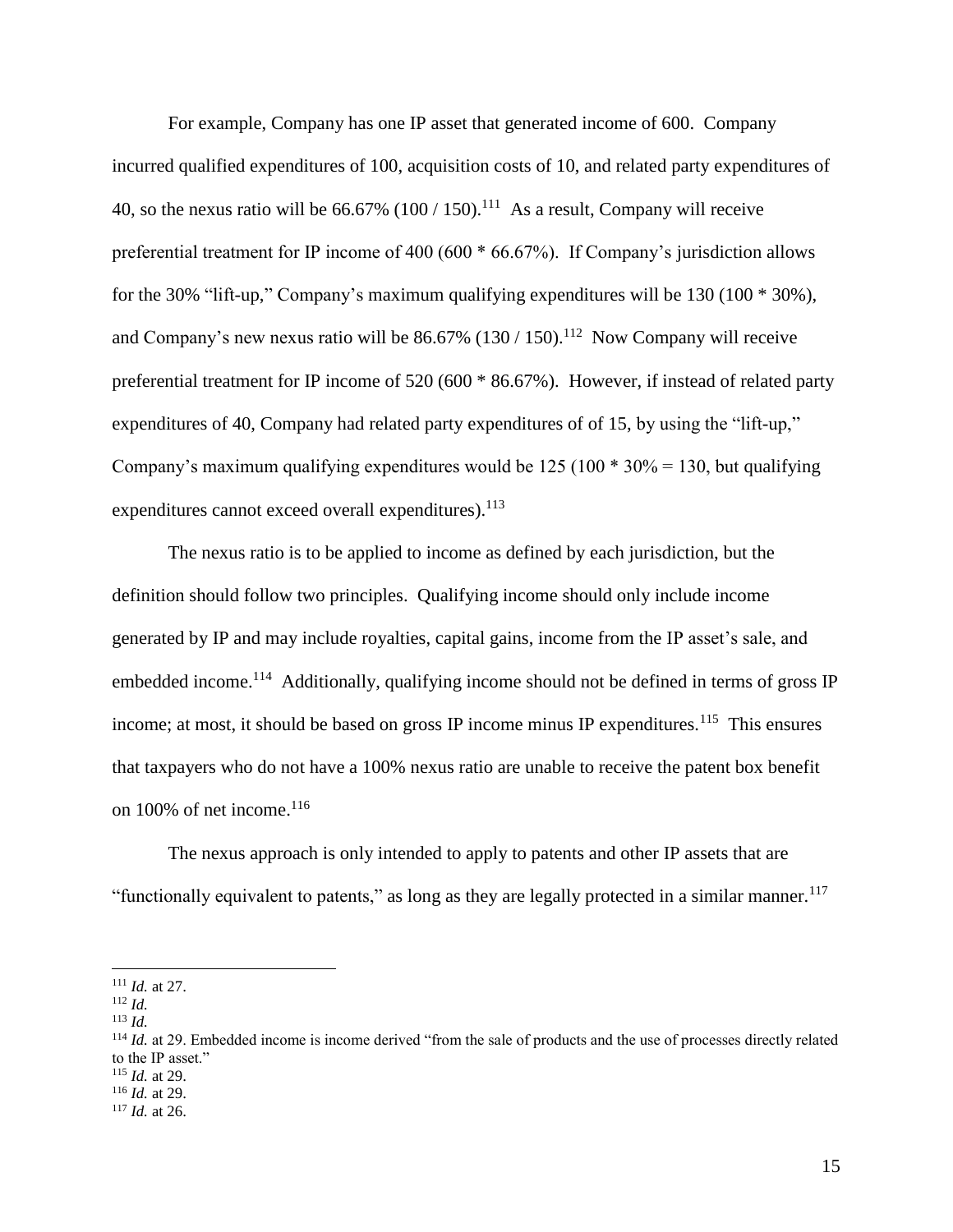In addition to the obvious inclusion of patents, $118$  the nexus approach would also cover copyrighted software and other assets that are "non-obvious, useful, and novel."<sup>119</sup> Other copyrighted assets and marketing-related IP assets, such as trademarks, are not considered qualifying IP assets.<sup>120</sup>

Because of the nexus requirement, jurisdictions that implement patent boxes must track expenditures and income related to IP assets to ensure that the only income receiving preferential treatment is income resulting from qualifying expenditures on qualifying assets.<sup>121</sup> This is not a significant issue for companies that have only one IP asset, but it becomes more complex when there are multiple IP assets.<sup>122</sup> In the event that relating expenditures to certain IP assets would require arbitrary judgment, such as where more than one IP asset is used to create a product, the nexus ratio can be determined by accounting for expenditures incurred to create products that are the result of IP assets, and then the ratio would be applied to income generated from those products.<sup>123</sup> This form of tracking complies with the nexus approach, but taxpayers must demonstrate a need to use this products-based approach.<sup>124</sup>

If any existing or new FHTP jurisdiction plans to abolish its regime or amend it to comply wth Action 5, the OECD has provided guidelines for either closing off or grandfathering the regime.<sup>125</sup> No new entrants can benefit from a non-compliant regime after the sooner of the

<sup>&</sup>lt;sup>118</sup> As used here, the term "patents" includes utility models, IP assets that protect plants and genetic material, orphan drug designations, and extensions of patent protection. It also includes extensions for certain patent protections. *Id.* at 26.

<sup>&</sup>lt;sup>119</sup> *Id.* at 26. Jurisdictions that implement a regime that covers other non-obvious, useful, and novel assets must be transparent in the types of assets they cover. There should also be financial limitations on the taxpayers that seek to benefit from this category of IP assets.

<sup>120</sup> *Id.* at 26, 27.

<sup>121</sup> *Id.* at 30.

<sup>122</sup> *Id.* at 30-31.

<sup>123</sup> *Id.* at 31.

<sup>124</sup> *Id.* at 31, 32.

<sup>125</sup> *Id.* at 34-35; OECD, HARMFUL TAX PRACTICES – 2017 PROGRESS REPORT ON PREFERENTIAL REGIMES 28 (2017) [hereinafter 2017 PROGRESS REPORT].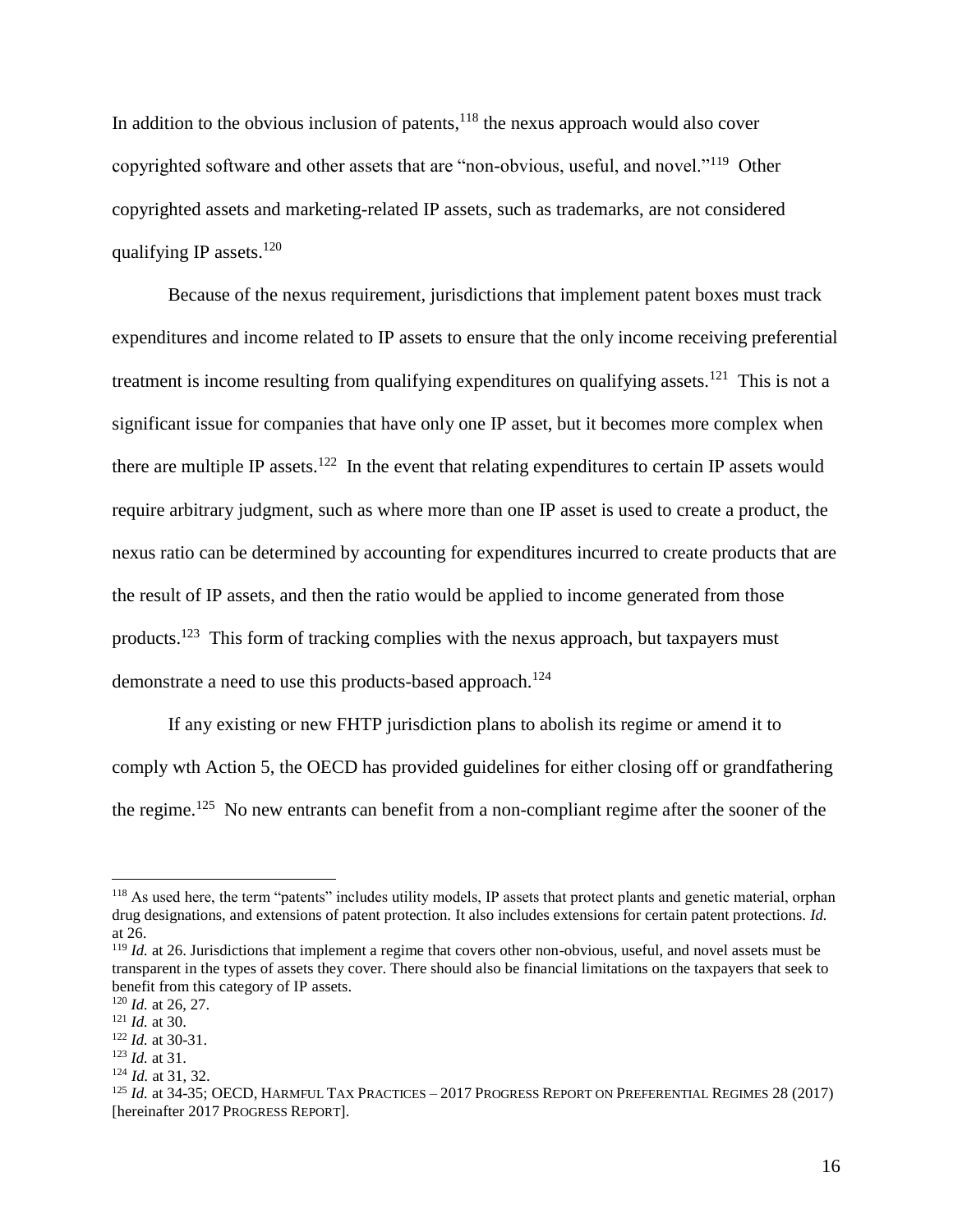date a compliant regime takes effect or June 30, 2016.<sup>126</sup> For taxpayers that have already benefited from an existing non-compliant regime, the grandfathering rules permit such treatment to be continued until June 30, 2021 at the latest.<sup>127</sup> Jurisdictions should implement safeguards to ensure compliance with these rules and to prevent taxpayers from using related-party transactions to shift assets to benefit from grandfathered non-compliant regimes.<sup>128</sup>

During 2016 and 2017, the FHTP reviewed a number of regimes for compliance with the Action 5 framework.<sup>129</sup> Of the fourteen regimes listed in the 2015 Action 5 Final Report, nine jurisdictions have regimes that are not harmful, with one jurisdiction in the process of amending the regime, two were abolished, one is potentially harmful, and one is harmful.<sup>130</sup> As of October 4, 2017, twenty-three additional regimes have been reviewed. Six have been determined to be not harmful, and thirteen are in the process of being amended to comply with Action 5.<sup>131</sup> During 2018, the FHTP will continue to review regimes for compliance and will consider revising the criteria used to assess regimes to provide clearer guidance.<sup>132</sup> The remainder of this section summarizes key aspects of five regimes that comply with the OECD recommendations.

*C. Belgium*

In 2007, Belgium implemented a patent income deduction ("PID"), which allowed Belgian companies and Belgian permanent establishments of foreign companies ("PE") to deduct 80% of qualifying income.<sup>133</sup> At the time, this resulted in an effective tax rate of 6.8% on gross

<sup>126</sup> ACTION 5 FINAL REPORT, *supra* note 81, at 34.

<sup>127</sup> *Id.* at 35.

<sup>128</sup> *Id.* at 35.

<sup>129</sup> 2017 PROGRESS REPORT, *supra* note 125, at 13.

<sup>130</sup> *Id.* at 15-16.

<sup>131</sup> *Id.* at 16-18.

<sup>132</sup> *Id.* at 23.

<sup>133</sup> Peter R. Merrill et al., *Is It Time for the United States to Consider the Patent Box*, 134 Tax Notes 1665, 1666 (2012). Qualifying income was considered gross patent income and excluded capital gain realized upon disposal of a patent.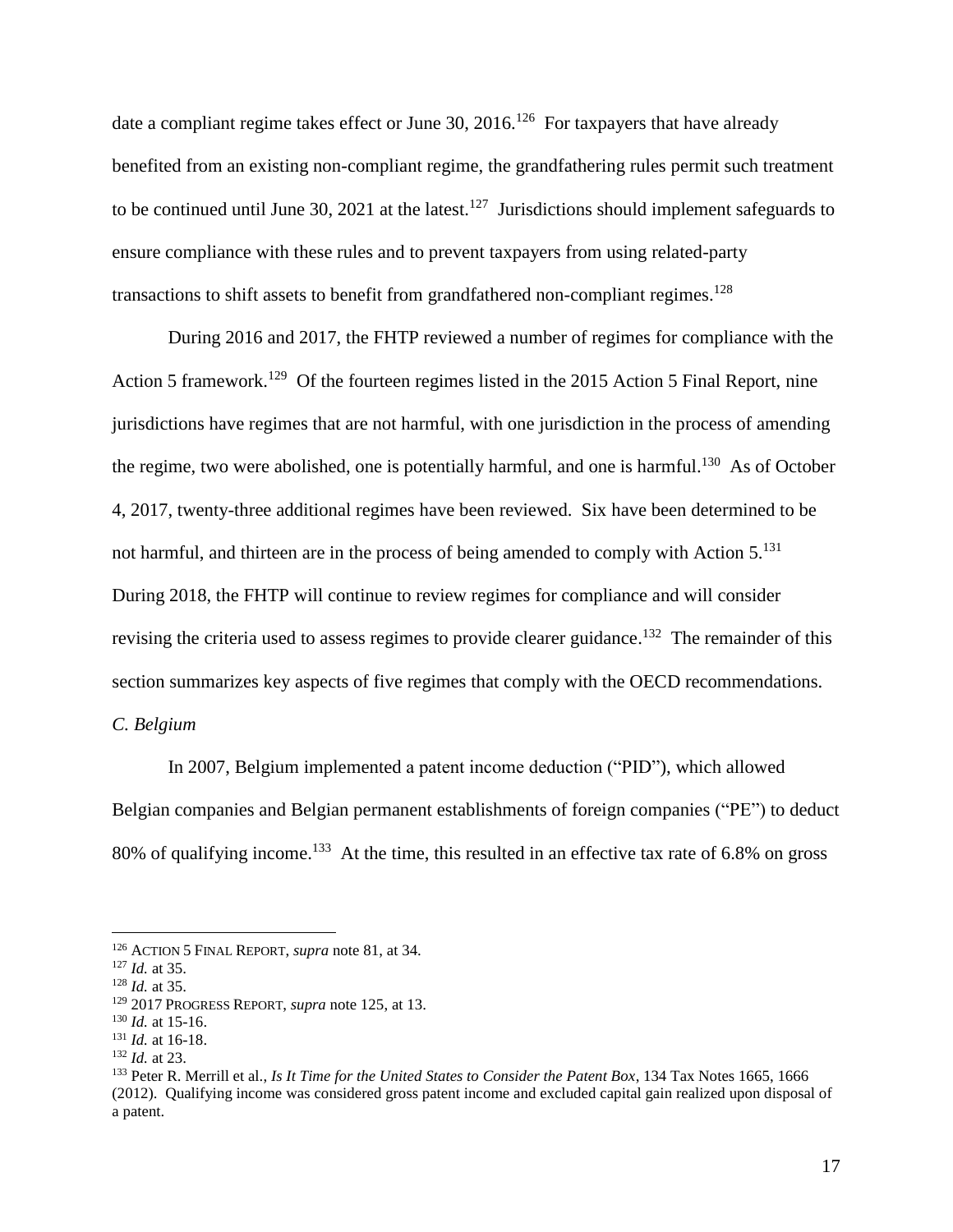patent income.<sup>134</sup> Additionally, the law permitted deductions for development costs and other related expenses, lowering the potential effective tax rate even further.<sup>135</sup> The PID applied to patents and supplementary protection certificates owned by Belgian companies or PEs or acquired by one as long as the patented product or process was further improved by the company at its R&D center.<sup>136</sup> The R&D center could be domestic or foreign, but it must be able to operate autonomously.<sup>137</sup> Patents must have been "granted or first commercially used on or after January 1, 2007."<sup>138</sup>

Upon notification that the OECD found that the PID was inconsistent with the nexus approach, Belgium abolished the PID and implemented a new regime consistent with the OECD's nexus approach, and this remains the current regime in force in Belgium.<sup>139</sup> This regime permits a deduction equal to 85% of net income from qualifying IP, which includes income related to patents or supplementary protection certificates, breeders' rights, orphan drugs, data and market exclusivity, and copyrighted software.<sup>140</sup> The deduction is limited to net income, but the unused portion may be carried forward.<sup>141</sup> This created a new effective tax rate of 5.1% on qualifying income.<sup>142</sup> Qualifying income is based on net income from royalties, capital gains from sale of qualified IP, process innovation income, and damages from infringement of qualified IP rights.<sup>143</sup> Such net income is further adjusted to account for the

<sup>143</sup> *Id.* at 6.

 $\overline{a}$ <sup>134</sup> *Id.*

<sup>135</sup> *Id.*

<sup>&</sup>lt;sup>136</sup> *Id.* The regime excludes income generated from know-how, trademarks, designs, models, secret recipes or processes, or information concerning experience with respect to trade or science. Although under certain circumstances, know-how closely related to patents or supplementary protection certificates may qualify. <sup>137</sup> *Id.*

<sup>138</sup> *Id.*

<sup>139</sup> KPMG, *Parliament has approved deduction for innovation income*, (2017),

https://home.kpmg.com/content/dam/kpmg/xx/pdf/2017/02/tnf-belgium-feb3-2017.pdf. <sup>140</sup> *Id.*

<sup>141</sup> GUENTHER, *supra* note 71 at 6.

<sup>142</sup> *Id.* at 6.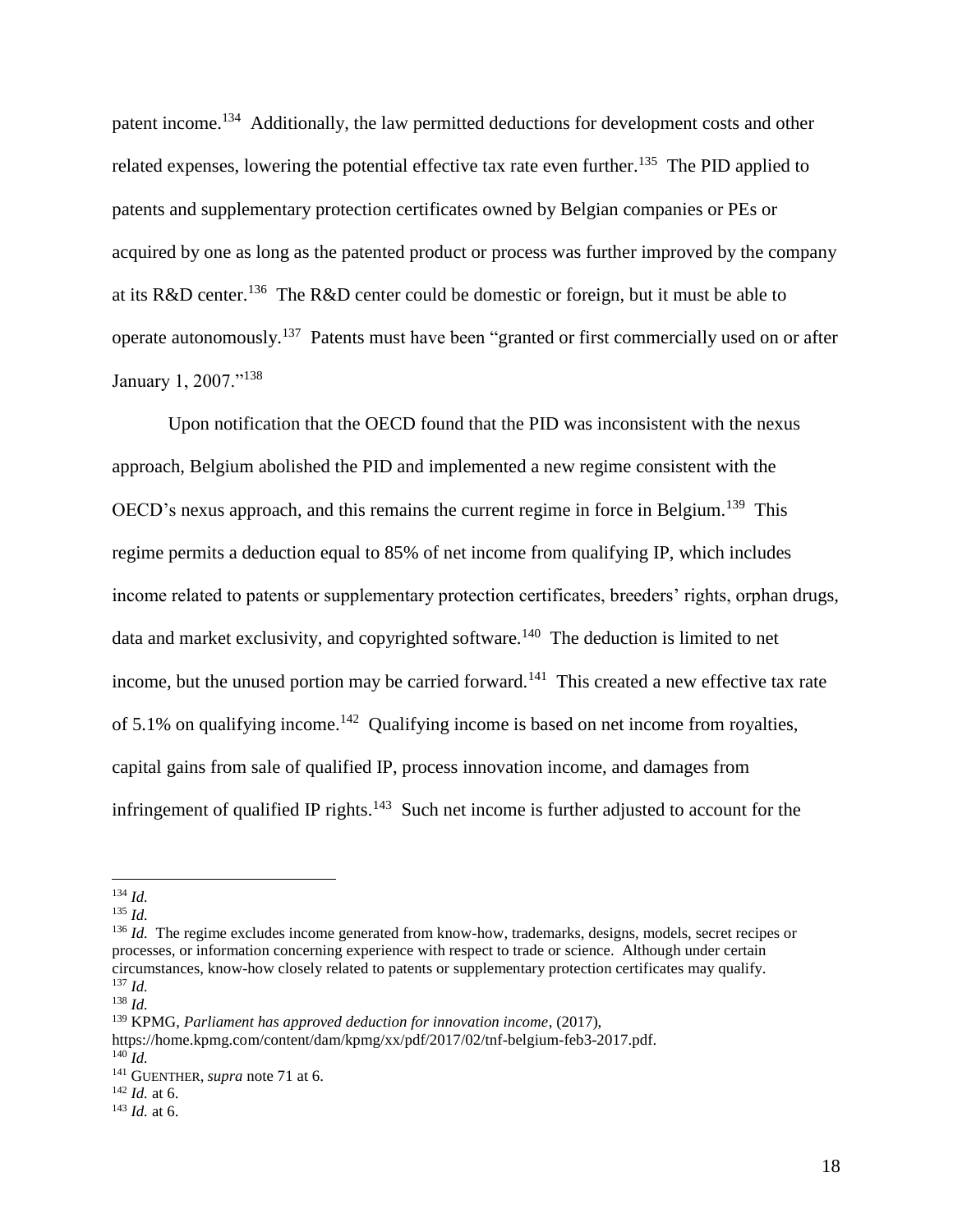proportion of qualified IP expenditures to a broader base of costs, including acquisition and related party outsourcing costs.<sup>144</sup>

## *D. Italy*

Italy's regime was enacted more recently and permits an exemption for 50% of qualifying income starting in 2017, creating an effective tax rate of 15.7% on qualifying income.<sup>145</sup> Qualifying income is net income from qualified IP, which includes income generated from a property owner's direct use of IP.<sup>146</sup> Qualified property must have been developed by an Italian-based company or an Italian subsidiary of foreign companies.<sup>147</sup> Qualified property includes patents, industrial IP, and acquired IP.<sup>148</sup> Trademarks were recently removed from the list of qualified property for companies electing treatment under this regime after December 31, 2016.<sup>149</sup> Those that opted for this treatment for trademarks before the preceding date are grandfathered in until June 31, 2021 at the latest.<sup>150</sup>

## *E. Switzerland*

Switzerland permits an exemption only in the canton of Nidwalden.<sup>151</sup> The exemption applies to 80% of qualifying income, which is determined based on gross income from qualified IP sales and licensing, reduced by income derived from non-patent related services, such as financing, manufacturing, and routine work, and more notably, income from trademarks.<sup>152</sup>

 $\overline{a}$ 

<sup>151</sup> GUENTHER, *supra* note 71, at 9. A canton is a member state of the Swiss Confederation.

<sup>152</sup> *Id.* at 9.

<sup>144</sup> *Id.* at 6.

<sup>145</sup> *Id.* at 7.

<sup>146</sup> *Id.* at 7.

<sup>147</sup> *Id.* at 7.

<sup>&</sup>lt;sup>148</sup> *Id.* at 7. Although acquired IP receives preferential treatment, only 30% of acquisition or licensing costs are covered.

<sup>149</sup> KPMG, *Italy: Conversion of Law Decree no. 50/2017- Corporate income tax measures*, (June 23, 2017), https://home.kpmg.com/content/dam/kpmg/xx/pdf/2017/06/tnf-italy-june23-2017.pdf. This new rule was adopted to comply with the Action 5 Final Report recommendation that trademarks should never qualify for treatment under a preferential regime.

 $^{150}$  *Id.*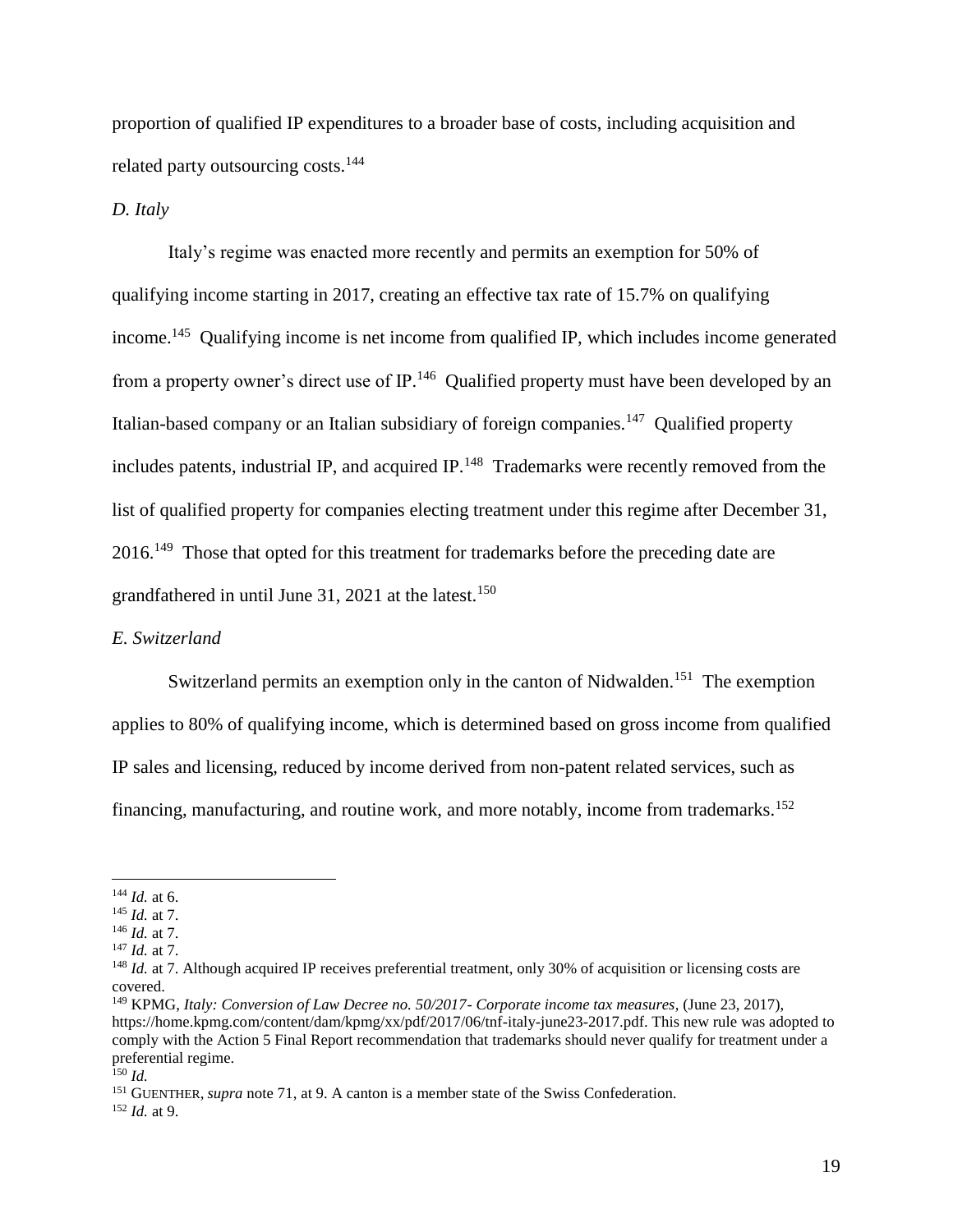Qualifying income must be generated by new and existing Swiss patents or comparable rights.<sup>153</sup> Overall, this creates an effective tax rate of 8.8%.<sup>154</sup> In early 2017, the Swiss Federal Council proposed a new tax package entitled Tax Proposal 17, part of which would require all cantons to adopt a patent box regime to provide no greater than 90% relief and R&D deductions to provide no greater than 50% relief.<sup>155</sup> The Federal Council aims to finalize the dispatch on Tax Proposal 17 by the end of March 2018, which may lead to the implementation of the new patent box rules in early 2019 or 2020.<sup>156</sup>

#### *F. The Netherlands*

The Netherlands applies a 5% preferential rate to qualifying profits, which include net income from qualifying IP, including embedded royalties and gains on sales.<sup>157</sup> The 2017 Tax Plan set forth a new definition for qualifying property (qualifying intangible fixed assets), which is based on the size of the taxpayer.<sup>158</sup> For small taxpayers, the regime applies to in-house developed intangible fixed assets if an R&D certificate was issued by the Dutch government, and for large taxpayers, it applies to in-house developed intangible fixed assets (except for software) if an R&D certificate was issued and if a patent or similar right was granted to the taxpayer.<sup>159</sup> The Tax Plan also implemented the OECD's recommended nexus approach.<sup>160</sup>

*G. United Kingdom*

<sup>153</sup> *Id.* at 9.

<sup>154</sup> *Id.* at 9.

<sup>155</sup> *Switzerland Announces Consultation on Revised Corporate Tax Reforms*, 2017 WTD 172-22 (Sept. 7, 2017).

<sup>156</sup> *Switzerland to Prepare Tax Proposal 17 Dispatch*, 2018 WTD 22-21 (Feb. 1, 2018).

<sup>157</sup> GUENTHER, *supra* note 71, at 8.

<sup>158</sup> KPMG: Meijburg & Co., *Cabinet presents tax measures for 2017 on Budget Day*, 8 (Sept. 20, 2016), https://meijburg.com/uploads/files/news/2016/09/Tax%20Plan%202017.pdf.

<sup>&</sup>lt;sup>159</sup> *Id.* A business is considered a small taxpayer if the average group turnover for five years is not greater than 50 million euros per year and if the benefits derived from WBSO assets (R&D tax credit) is less than 7.5 million per year. Any taxpayer that does not meet these requirements is considered a large taxpayer.  $160$  *Id.* at 9.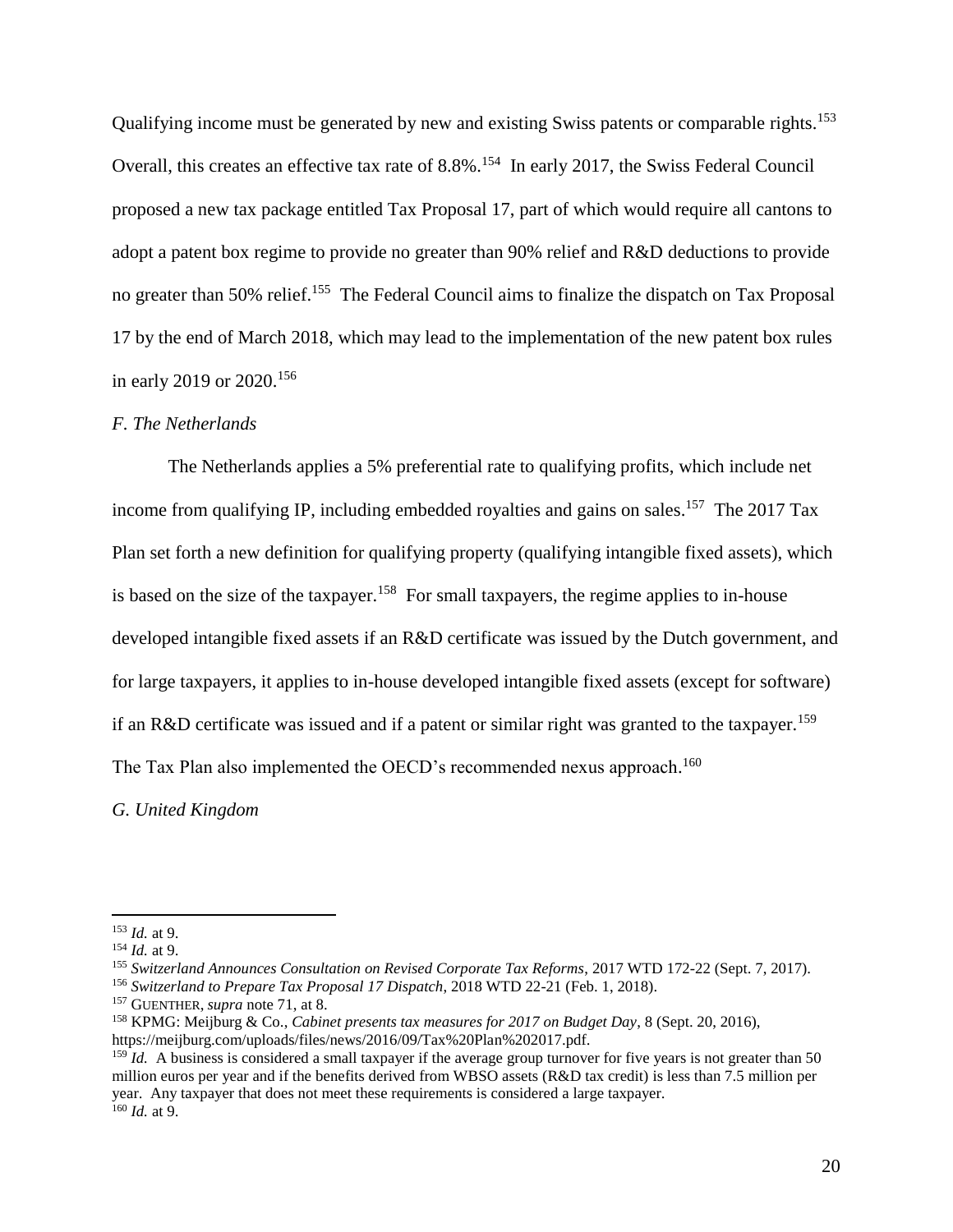The patent box adopted by the United Kingdom was enacted by Finance Act 2012 and went into effect in April 2013.<sup>161</sup> The regime provides for a reduced rate of 10% on qualifying income, but the calculation is not as simple as just applying the rate to the amount of qualifying income.<sup>162</sup> Companies may deduct, from their total profits, an amount equal to qualifying IP profits multiplied by the ratio of the difference between the corporate rate and the reduced rate to the corporate rate.<sup>163</sup> After taking this deduction, the remaining profits are taxed at the corporate rate.<sup>164</sup> The amount of tax payable on the total income should be the same as if the IP profits were taxed separately from non-IP profits, but the deduction approach was adopted to simply corporate tax return filing.<sup>165</sup> Qualifying IP profits include income from the sale or licensing of qualified IP rights, proceeds from the sale of qualifying IP rights or licenses, and IP right infringement awards or other compensation.<sup>166</sup> Qualifying profits may be derived from patents and related rights, plant breeders' rights, and community plant variety rights.<sup>167</sup>

The regime was modified by Finance Act 2016, which has resulted in different treatment for companies that have submitted patent applications or elected into the patent box regime for accounting periods starting after July 1, 2016.<sup>168</sup> For these companies, the calculation for determining the amount of income that can qualify for the patent box benefit changes<sup>169</sup> to comply with the OECD's nexus regime recommendation. Neither this Act nor the 2012 Act imposes a cap on the annual benefits provided by the regime. $170$ 

<sup>161</sup> *U.K. Issues Patent Box Technical Note*, 2012 WTD 62-40 (Mar. 30, 2012).

<sup>162</sup> Finance Act 2012, c. 1 (Eng.), http://www.legislation.gov.uk/ukpga/2012/14/schedule/2/paragraph/1/enacted.

<sup>163</sup> *U.K. Issues Patent Box Technical Note*, *supra* note 161.

<sup>164</sup> *Id.*

<sup>165</sup> *Id.*

<sup>166</sup> Finance Act 2012, c. 3 (UK), http://www.legislation.gov.uk/ukpga/2012/14/schedule/2/paragraph/1/enacted.

<sup>167</sup> Finance Act 2012, c. 2 (UK), http://www.legislation.gov.uk/ukpga/2012/14/schedule/2/paragraph/1/enacted.

<sup>168</sup> Rob Peers, *UK Patent Box*, EY (2016), http://www.ey.com/Publication/vwLUAssets/EY-UK-Tax-Services-UK-Patent-Box/\$FILE/EY-UK-Tax-Services-UK-Patent-Box.pdf.

<sup>169</sup> Finance Act 2016, c. 2A (Eng.), http://www.legislation.gov.uk/ukpga/2016/24/section/64/enacted.

<sup>170</sup> GUENTHER, *supra* note 71, at 11.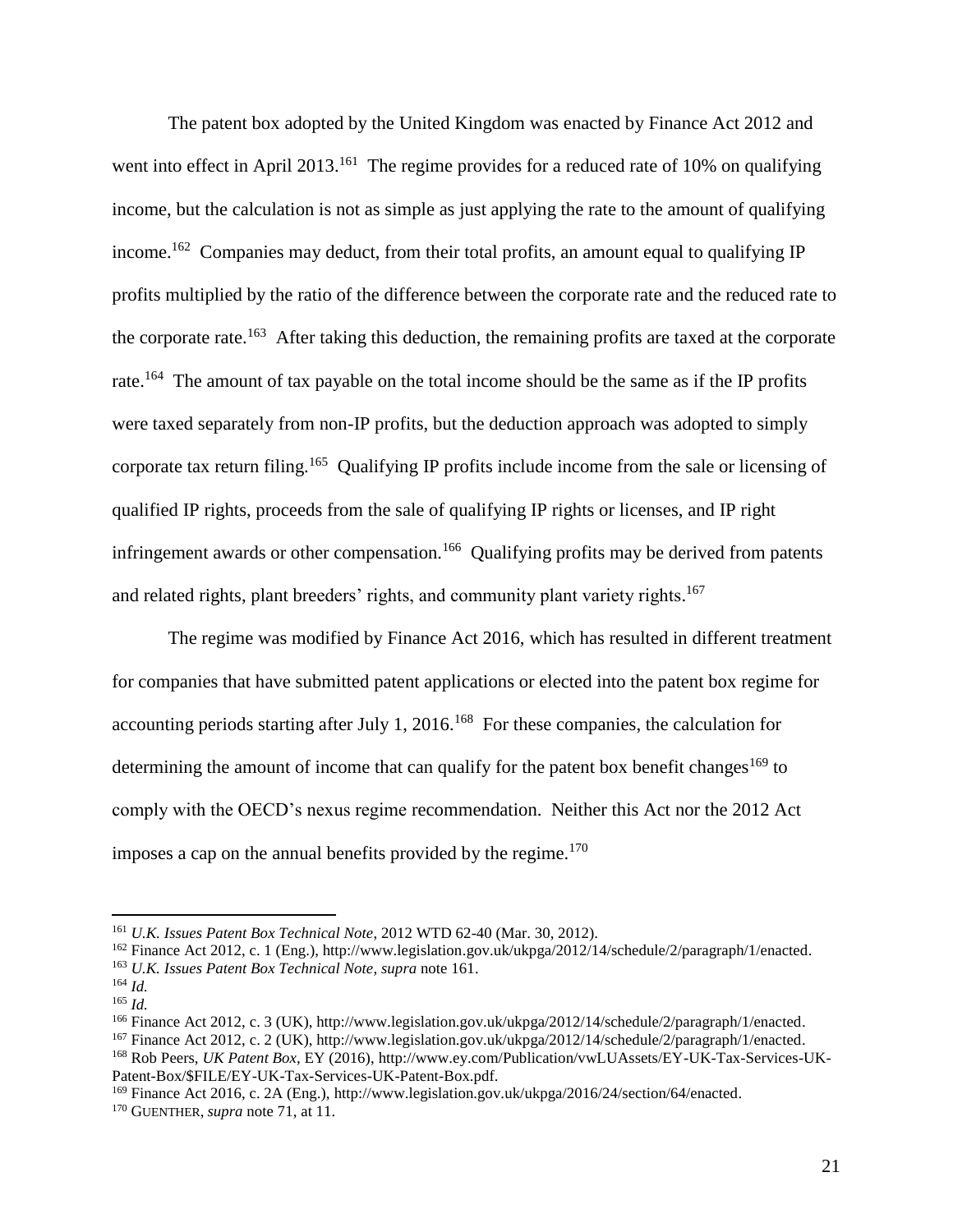#### IV. SHOULD THE UNITED STATES ADOPT A PATENT BOX REGIME?

In 2012, the Economic & Statistics Administration at the U.S. Department of Commerce and the U.S. Patent and Trademark Office prepared a report to determine which industries are the greatest users of IP commonly targeted by patent boxes.<sup>171</sup> The report further analyzed the effect that the identified industries had on economic activity in the U.S. $<sup>172</sup>$  Industries that were the</sup> most intensive users of IP were defined as those that had a ratio of IP holdings to total employment that was greater than the industry average.<sup>173</sup> The report was updated in 2016, concluding that 12 industries were patent-intensive between 2009 and  $2014$ .<sup>174</sup> The identified industries consisted largely of those developing chemicals/pharmaceuticals and electronic/computer equipment.<sup>175</sup>

However, most patent boxes have been adopted too recently for researchers to definitively report on the long-term effects of the regimes, but some studies have indicated that countries that are currently using a patent box have seen an increase in the number of patent applications from both domestic and foreign companies.<sup>176</sup> Because of the uncertainty as to the patent box long-term effects, this section will discuss the expected benefits and risks associated with adopting a patent box regime. It will further discuss recent proposals for adopting one in the United States and will conclude with a discussion about the future of incentivizing R&D in the United States.

*A. Expected Benefits of Adopting a Patent Box Regime*

<sup>171</sup> *Id.* at 13.

<sup>172</sup> *Id.* at 13.

<sup>173</sup> *Id.* at 14.

<sup>174</sup> *Id.* at 13.

<sup>175</sup> *Id.* at 14-16.

<sup>176</sup> Cherie L. Jones et al., *Should the United States Enact a Patent Box?*, THE TAX ADVISER (Nov. 1, 2016), https://www.thetaxadviser.com/issues/2016/nov/should-us-enact-patent-box.html#fnref\_4.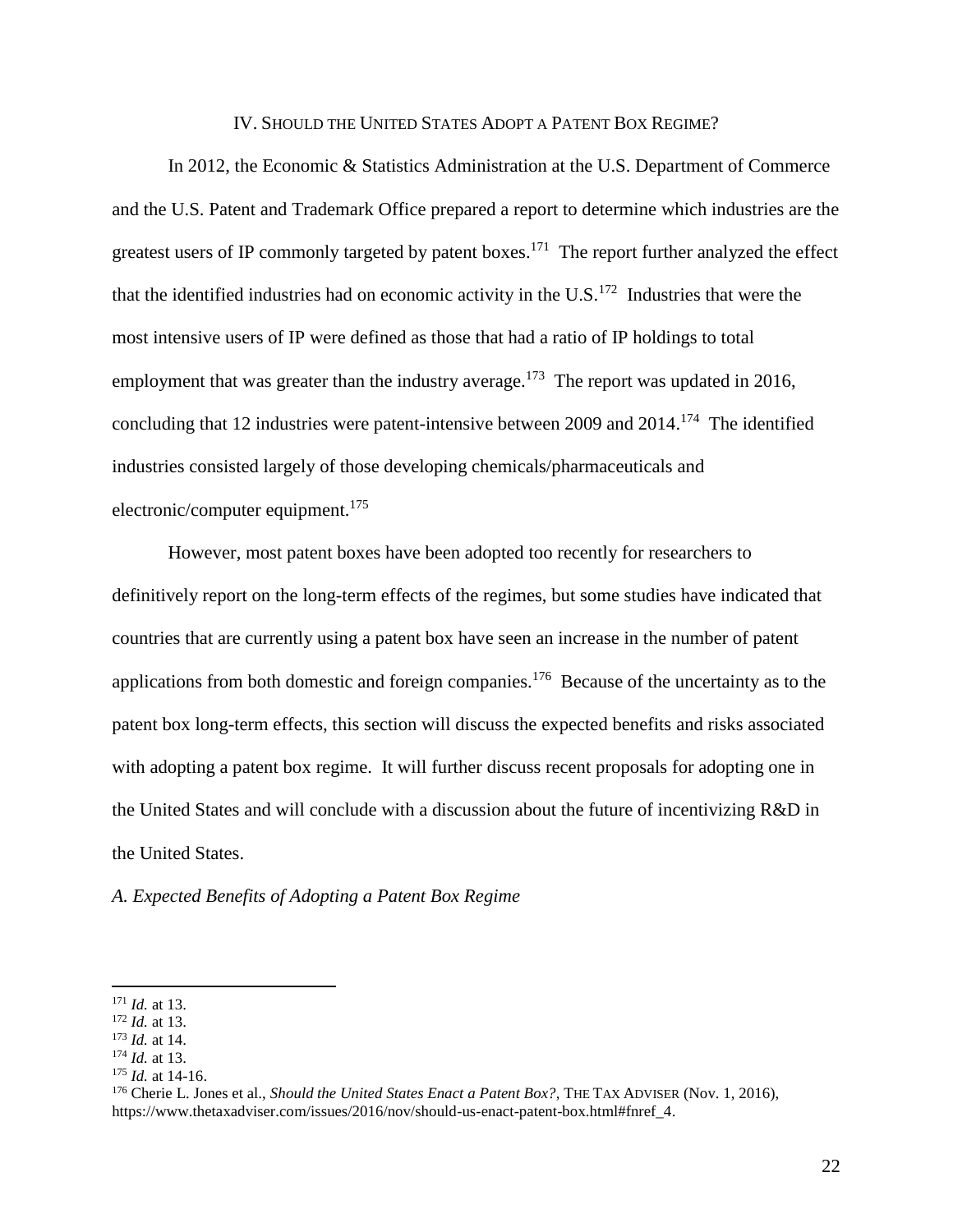The more obvious reason for adopting a patent box is to encourage IP investment in a host country, which can lead to larger tax revenues, preservation of the country's tax base, and increased job growth.<sup>177</sup> This same rationale supports the use of other incentives; however, patent boxes differ from other R&D tax incentives. Patent boxes cast a wider net by promoting the commercialization of innovation, whereas R&D tax credits promote a narrower range of activities, solely related to conducting research.<sup>178</sup> The commercialization encouraged by patent boxes is essential to respond to the increasingly competitive global environment and to promote economic growth.<sup>179</sup>

Another reason that countries adopt patent box regimes is to attempt to correct market failure.<sup>180</sup> Economists argue that companies engaging in R&D do not realize even close to all of the benefits that their investments produce because of the intangible nature of innovation that allows society to reap the benefits of a firm's innovation.<sup>181</sup> It has been estimated that inventors capture only 4% of the social gains provided by their innovations.<sup>182</sup> While IP may be afforded protection, innovation still creates positive externalities, which effectively reduces the rate of return realized by the investor.<sup>183</sup> Additionally, due to the amount of expenditures made before any benefit is realized, investments involve substantial risk. Evidence suggests that the riskier projects are likely to result in more significant positive externalities, generating lower return.<sup>184</sup> Patent boxes attempt to resolve this problem not by reducing the cost of R&D but instead by

<sup>&</sup>lt;sup>177</sup> GUENTHER, *supra* note 71, at 2.

<sup>178</sup> Robert D. Atkinson & Scott Andes, *Patent Boxes: Innovation in Tax Policy and Tax Policy for Innovation*, THE INFORMATION TECHNOLOGY AND INNOVATION FOUNDATION, Oct. 2011, at 1, www.itif.org/files/2011-patent-boxfinal.pdf.

<sup>179</sup> *Id.* at 3.

<sup>180</sup> Jones et al., *supra* note 176 (citing Atkinson, *supra* note 178, at 4).

<sup>181</sup> *See id.*

<sup>182</sup> Atkinson, *supra* note 178, at 4.

<sup>183</sup> *Id.*

<sup>&</sup>lt;sup>184</sup> *Id.* at 6. For example, the average time it takes for a drug to reach the market is twenty-five years after the initial R&D stages.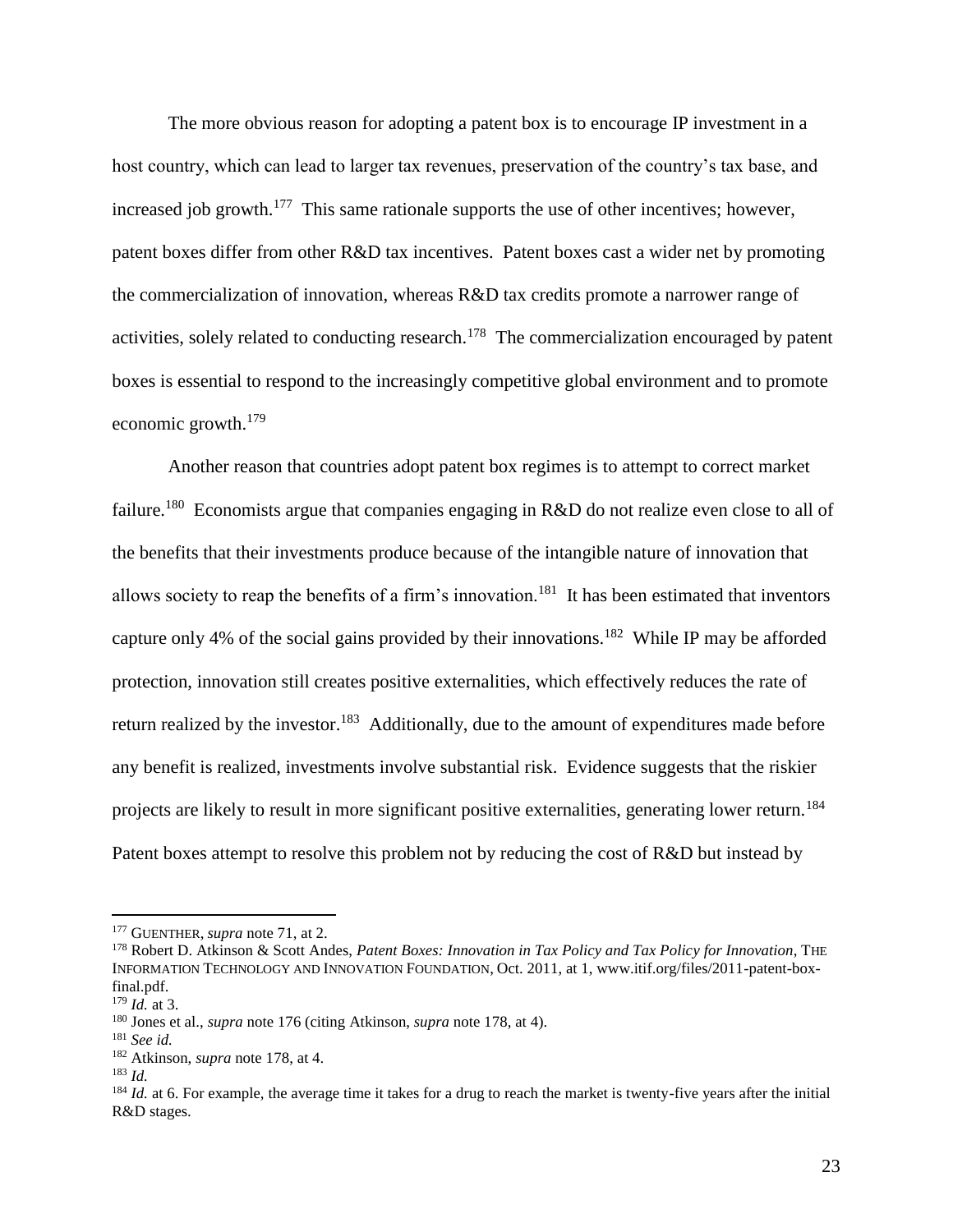"increasing the benefits of success" by reducing the tax rate on qualifying income.<sup>185</sup> While benefiting private companies, this can simultaneously benefit society by preventing firms from getting stuck in low-innovation equilibriums and incentivizing investment in higher value projects.<sup>186</sup>

The adoption of a patent box regime does not require that a country abandon other R&D incentives.<sup>187</sup> Patent boxes encourage the commercialization of the products created after  $R&D$ activities are complete, thus providing additional benefits for successful endeavors.<sup>188</sup>

If a country is compliant with the OECD's recommendations set forth in the Action 5 Final Report, adopting a patent box should not pose tax avoidance or transparency issues.<sup>189</sup> For a country to avoid having its regime labeled as actually harmful or potentially harmful, it must incorporate the nexus approach and require that companies benefiting from the regime track income and related expenditures expected to result in tax benefits.<sup>190</sup>

## *B. Expected Risks of Adopting a Patent Box Regime*

The most obvious risk of adopting a patent box regime would be the potential for decreased tax revenue.<sup>191</sup> There is a concern over the need to offset the cost of implementing an patent box, especially considering the competitive rates adopted by other countries.<sup>192</sup> The cost of reducing the tax rate would have to be smaller than the societal benefit that would be gained by implementing a patent box.<sup>193</sup> And as stated at the beginning of this section, the success of

<sup>185</sup> *Id.* at 7.

<sup>186</sup> *Id.* at 7.

<sup>187</sup> Jones, *supra* note 176.

<sup>188</sup> *Id.*

<sup>189</sup> *Id.*

<sup>190</sup> Section III.B, *supra*.

<sup>191</sup> *See* DAN COATS, CHAIRMAN OF THE JOINT ECONOMIC COMMITTEE, PATENT BOXES: A BRIEF HISTORY, RECENT DEVELOPMENTS, AND NECESSARY CONSIDERATIONS (Mar. 10, 2016),

https://www.jec.senate.gov/public/\_cache/files/02a2a18a-1e08-42ce-8c14-72b6138b54dd/031016-patent-boxes.pdf. <sup>192</sup> Merrill, *supra* note 4, at 860.

<sup>193</sup> *Id.* at 860.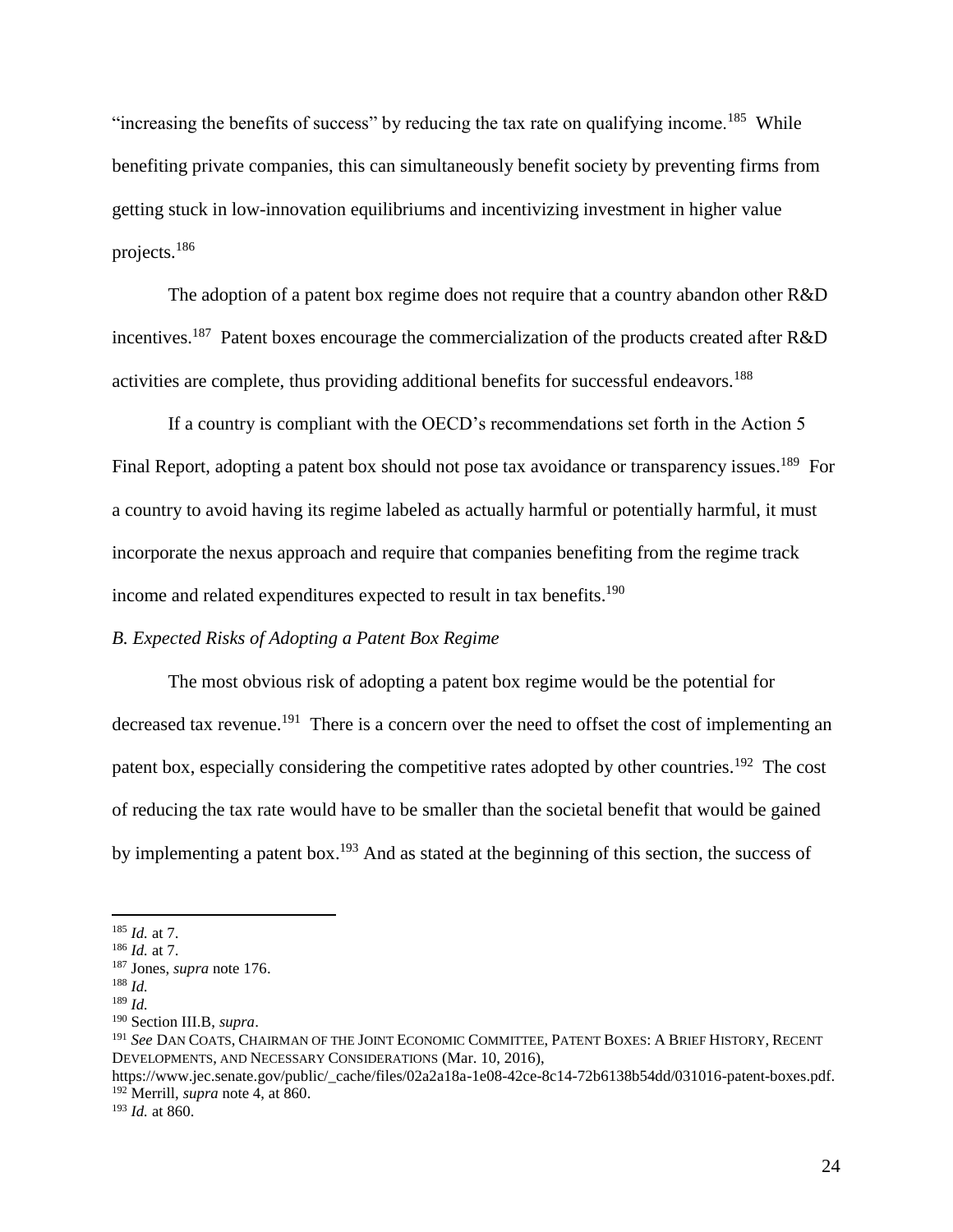patent boxes is uncertain. This consideration is especially important considering the recent significant reduction in the corporate tax rate.

More direct tax incentives can be more advantageous than using a patent box and can achieve the same goal of incentivizing  $R&D$ .<sup>194</sup> Front end incentives such as research credits can encourage certain types of R&D activities that may have a more significant effect on the economy.<sup>195</sup> Additionally, these incentives may be more beneficial to companies in need of cash because they provide more immediate benefits, whereas patent boxes do not provide benefits until the project is successful, if at all.<sup>196</sup> In addition to this delay in receiving benefits, which is not attractive for the cash-strapped taxpayers, the use of a patent box creates a disparity in the benefits received by taxpayers, resulting from the regime's reliance on the profitability of the R&D investment.<sup>197</sup> While countries that adopt a patent box regime need not eliminate R&D credits, the issue remains that providing tax incentives reduces national revenue, and using a patent box may impact other R&D incentives or other non-IP related incentives to make up for lost revenue.

Lastly, while not permanent, implementation of a patent box that is compliant with the BEPS project would result in increased administrative costs due to the necessity of tracking expenditures and income.<sup>198</sup> The mobility of IP income poses a challenge in offering a lower tax rate on such income due to tracking concerns.<sup>199</sup> On the other side of the mobility argument, certain R&D activities may be difficult to move back to the United States because of the need for specialized facilities and skilled researchers.<sup>200</sup> The nexus approach permits R&D activities to

- <sup>195</sup> *Id.* at 855.
- <sup>196</sup> *Id.* at 855.
- <sup>197</sup> *Id.* at 855.
- <sup>198</sup> *Id.* at 855.
- <sup>199</sup> *Id.* at 857.
- <sup>200</sup> *Id.* at 857.

<sup>194</sup> *Id.* at 855.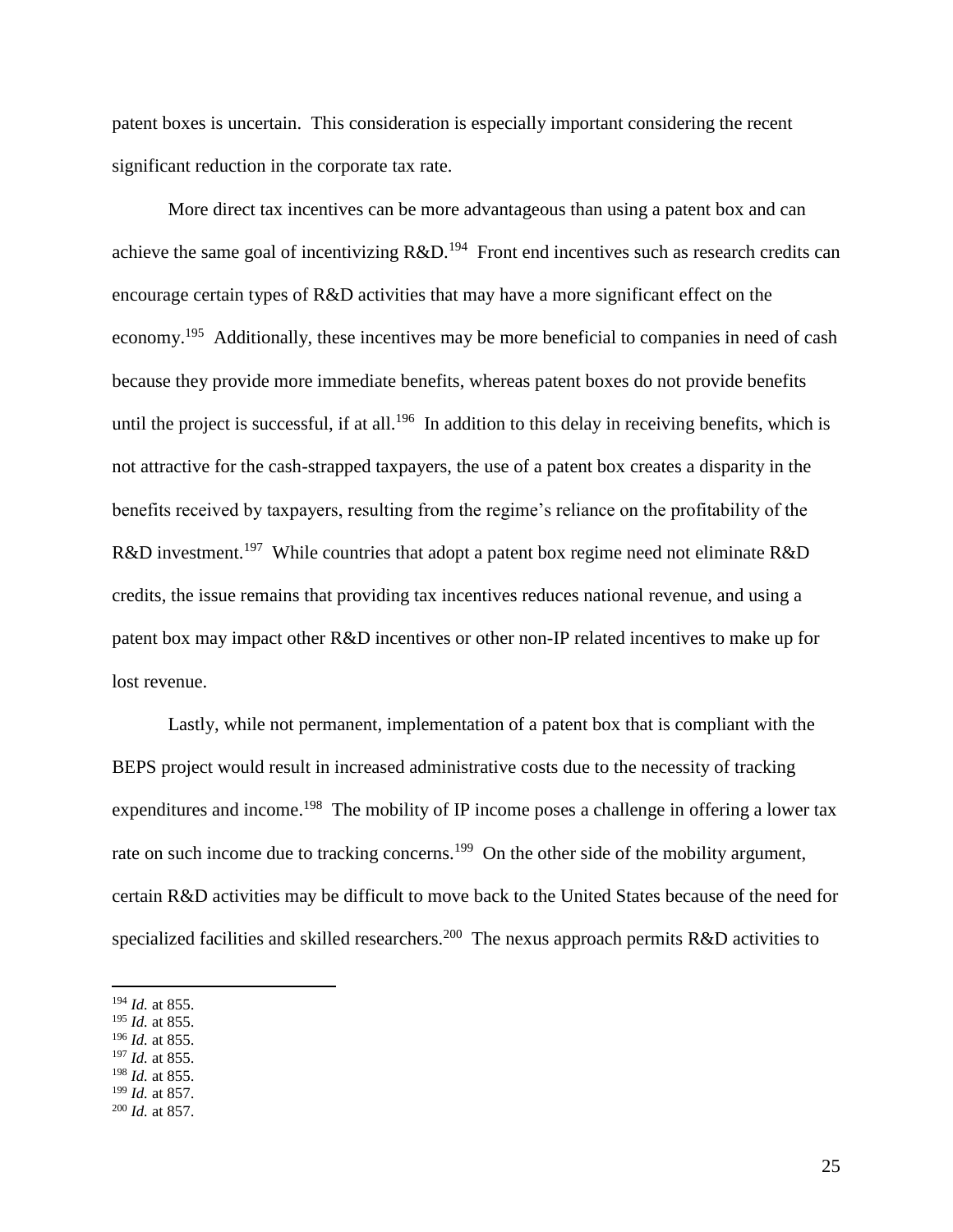take place outside of the taxpayer's home country, but "this generally would give rise to a permanent establishment" in that other country and consequently income in that country.<sup>201</sup>

To conclude, countries with patent boxes also provide other R&D incentives, which suggests that countries adopt patent boxes to attract mobile income, which has been identified as a potentially harmful preferential tax practice by the OECD.<sup>202</sup> There is a risk that encouraging R&D may not be the main motivator for adopting patent boxes, which is what the focus should be based on the Action 5 Final Report.<sup>203</sup>

### *C. Past U.S. Patent Box Proposals*

A patent box proposal was first considered in 2007, when, in a report prepared by the U.S. Treasury, an issue was presented concerning the tax system's distortion of where multinational corporations should exploit intangible assets, resulting in decisions about where income should be produced and expenses incurred.<sup>204</sup> The report suggested a territorial system and lower tax rate or quicker investment write-off could provide a solution but concluded that the financial benefits might not be significant enough to counter the revenue  $loss.^{205}$ 

Since then, there have been various other proposals for patent boxes. Senator Dianne Feinstein introduced the Leveling the Playing Field Act of 2012, which proposed a 15% tax rate on "income from the sale of domestically manufactured products whose value is derived from domestically produced patents," in an effort to incentivize R&D and promote manufacturing job growth in the United States.<sup>206</sup> The Manufacturing Innovation in America Act of 2012 (H.R.

<sup>201</sup> *Id.* at 852 n.8.

<sup>202</sup> *Id.* at 860.

<sup>203</sup> *Id.* at 860.

<sup>&</sup>lt;sup>204</sup> U.S DEPARTMENT OF THE TREASURY, APPROACHES TO IMPROVE THE COMPETITIVENESS OF THE U.S. BUSINESS TAX SYSTEM FOR THE 21<sup>ST</sup> CENTURY 45 (2007).

<sup>205</sup> *Id.* at 46.

<sup>&</sup>lt;sup>206</sup> DIANNE FEINSTEIN, LEVELING THE PLAYING FIELD ACT OF 2012, PUTTING AMERICA BACK TO WORK (2012), https://www.feinstein.senate.gov/public/\_cache/files/c/7/c7efe846-c626-40a5-b9b3-

<sup>1</sup>a8b2c5e589a/97A30383A047F78C777C2ED7EF26DB24.patent-box-final-04-11-12-.pdf.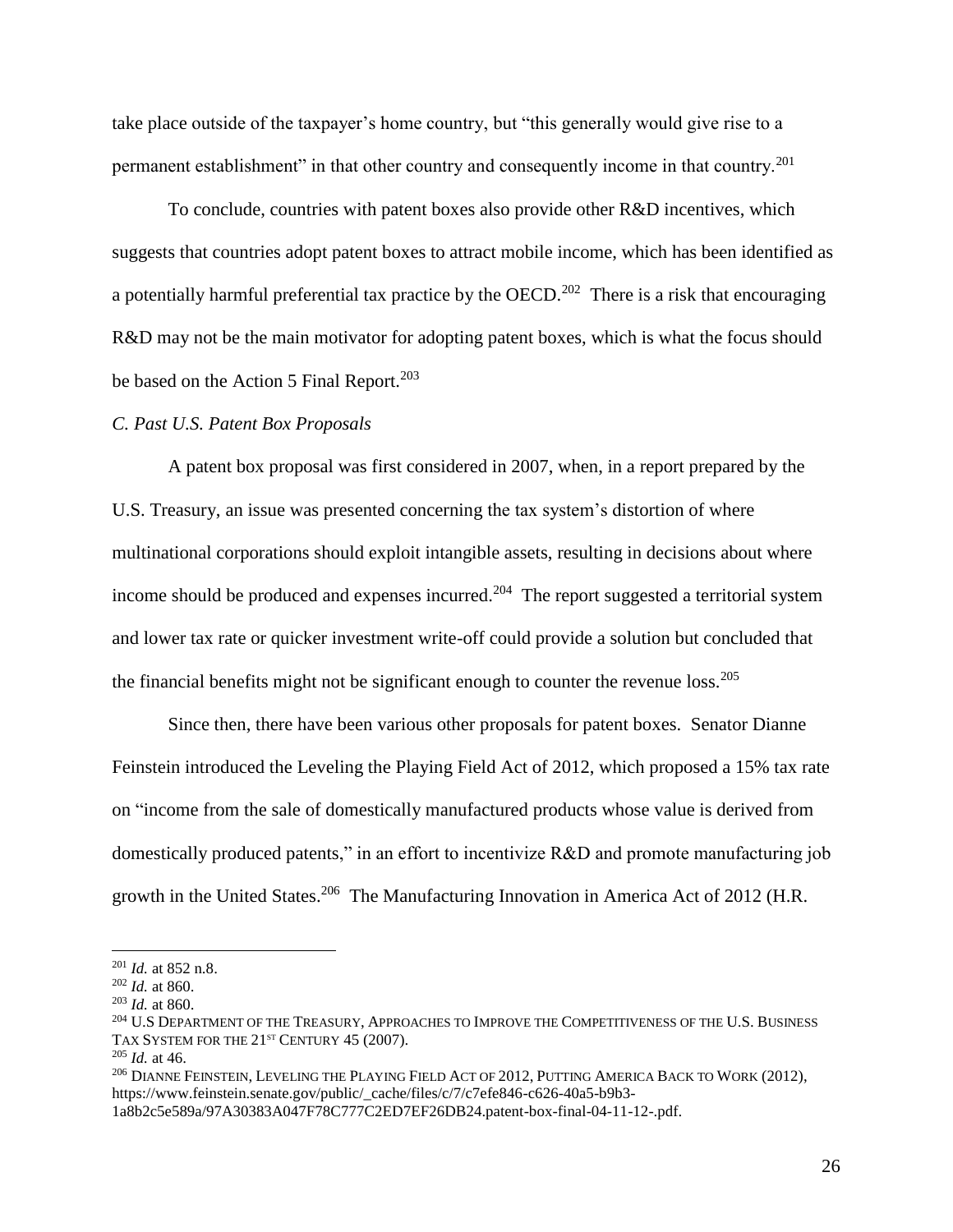6544) and The Manufacturing Innovation in America Act of 2013 (H.R. 2605) both proposed a deduction of 71% from income, creating a 10% effective rate on qualifying income.<sup>207</sup> None of these proposals were adopted.

Representatives Boustany and Neal introduced The Innovation Promotion Act of 2015, which identified three goals: encouraging U.S. multinationals to remain in the United States to conduct IP activities, offsetting tax incentives for corporate redomiciliation, and incentivizing the retention of IP and jobs in the United States.<sup>208</sup> It proposed a 71% deduction from a corporation's innovation box profit, creating a 10.15% maximum effective corporate tax rate.<sup>209</sup> Innovation box profit was calculated as profits from the sale or license of qualified property multiplied by the ratio of domestic R&D costs to total costs, over the previous five years.<sup>210</sup> Qualifying property included patents, inventions, formulas, processes, designs, patterns, knowhow, products produced using manufacturing IP, films, videos, and computer software.<sup>211</sup> The proposal was not adopted. It was estimated to lose billions of dollars over the course of ten years, and it was not believed to benefit innovators as other successful regimes are intended to.<sup>212</sup>

## *D. The New FDII Provision*

According to Martin Kreienbaum, Chair of OECD's Committee on Fiscal Affairs, the FDII provision has caught the interest of European Union policymakers.<sup>213</sup> As a result, the EU Code of Conduct Group is planning to assess the provision's compliance with BEPS

<sup>207</sup> Jones, *supra* note 176; GRAVELLE, *supra* note 14, at 1 (discussing the effective tax rate).

<sup>208</sup> Merrill, *supra* note 4, at 849.

<sup>209</sup> *Id.* at 849.

<sup>210</sup> *Id.* at 849.

<sup>211</sup> *Id.* at 849.

<sup>212</sup> John Gimigliano, *The "innovation box" makes a comeback*, KPMG (June 30, 2017), http://www.kpmginstitutes.com/institutes/tax-governance-institute/articles/campaigns/tax-reform-under-trump/tax-reformremarks0/2017/6/innovation-box-comeback.html.

<sup>213</sup> Ryan Finley, *FDII Rules are not Harmful Tax Practices, Treasury Official Says*, 2018 WTD 33-5 (Feb. 16, 2018).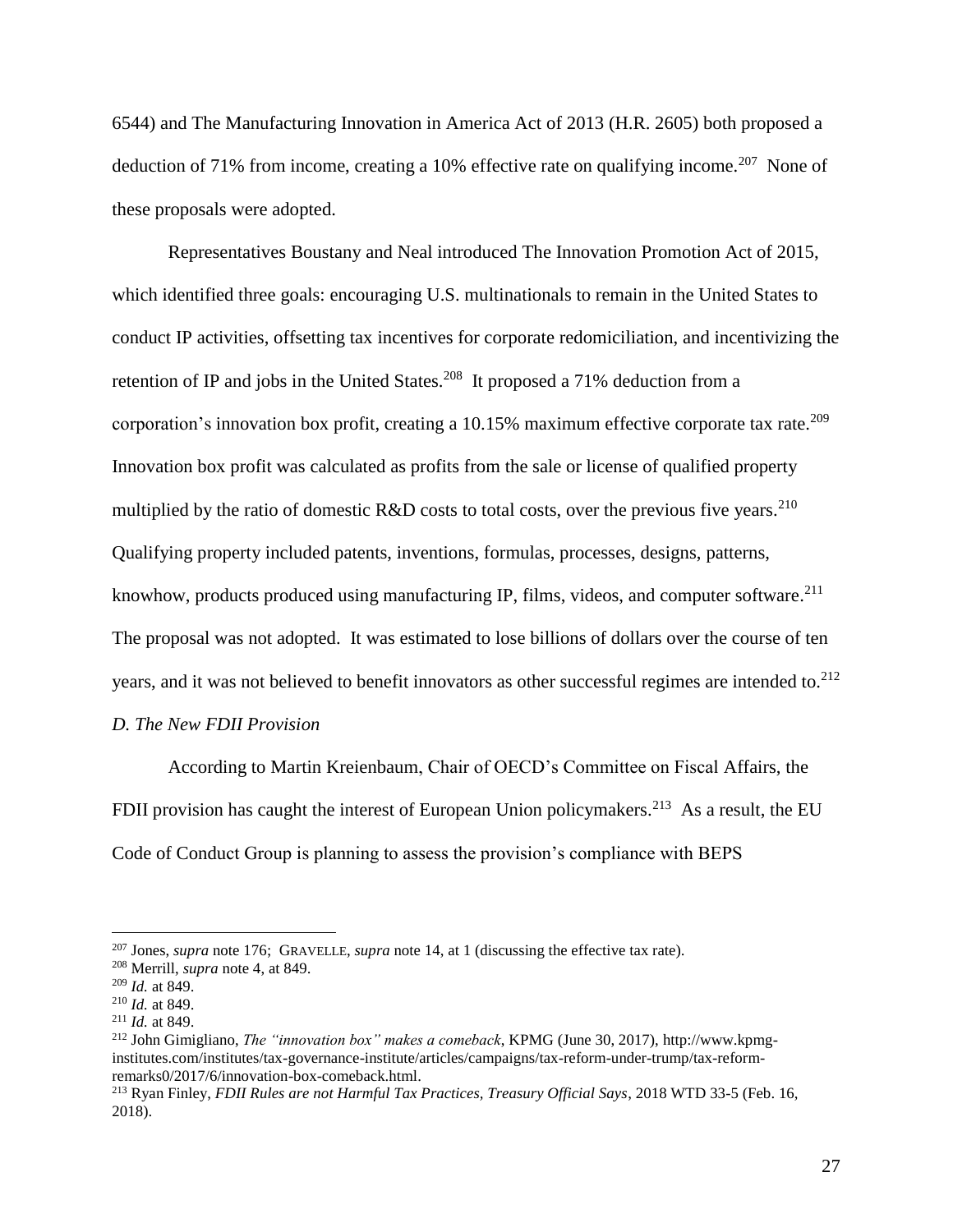standards.<sup>214</sup> The provision does not incorporate the nexus approach; however, Lafayette G. Chip Harter III, Treasury Deputy Assistant Secretary for International Tax Affairs, has assured that the United States will defend the provision because it has a "different purpose and effect from harmful preferential regimes for intellectual property income and must be assessed in the broader legislative context."<sup>215</sup> Harter further states that the FDII provision is not harmful because its intent is to remove the tax incentive to move mobile income outside of the United States.<sup>216</sup> The House Ways and Means Committee also believes that the FDII provision complies with international tax rules and standards.<sup>217</sup>

Additionally, finance ministers in the European Union indicated disapproval of the FDII deduction, claiming that it violates World Trade Organization ("WTO") rules by creating an impermissible export subsidy.<sup>218</sup> Professor Rebecca Kysar of Brooklyn Law School argues that this provision likely violates the WTO because the reduced tax rate on FDII will cause U.S. corporations to focus more on that market. $219$  Doing so will effectively create a government subsidy that makes the export market more attractive, which improperly interferes with international trade.<sup>220</sup> Other export provisions have been enacted in the past but were subsequently scrapped due to international trade issues. $^{221}$ 

<sup>216</sup> *Id.*

<sup>217</sup> Casey Wooten, *Tax Break Meant to Attract Intellectual Property Could See WTO Challenge*, NATIONAL JOURNAL (Feb. 26, 2018), https://www.nationaljournal.com/s/664455/tax-break-meant-attract-intellectual-propertycould-see-wto-challenge.

<sup>218</sup> Yoder, *supra* note 53; Letter from Federal Minister of Finance Altmaier, Minister of Economy and Finance Le Maire, Chancellor of the Exchequer Hammond, Minister of Economy and Finance Padoan, and Minister of Finance and Civil Service Romero to US Secretary of the Treasury Mnuchin (Dec. 2017) (printed in Joe Kirwin, *EU Finance Chiefs Warn of U.S. Tax Plan's Harmful Trade Effects*, BLOOMBERG BNA DAILY TAX REPORT (Dec. 12, 2017)). <sup>219</sup> Alexander Lloyd, *What Do the Tax Cuts and Jobs Act, Foreign-Derived Intangible Income, and the World Trade Organization Have in Common?* COLUM. J. OF TRANSNATIONAL L. (2018).

 $\overline{a}$ <sup>214</sup> *Id.*

<sup>215</sup> *Id.*

<sup>220</sup> *Id.*

<sup>&</sup>lt;sup>221</sup> Wooten, *supra* note 217. These provisions include the Domestic International Sales Corporation ("DISC") export-tax benefit, the Foreign Sales Corporation, and the extraterritorial-income-exclusion ("ETI") provision. After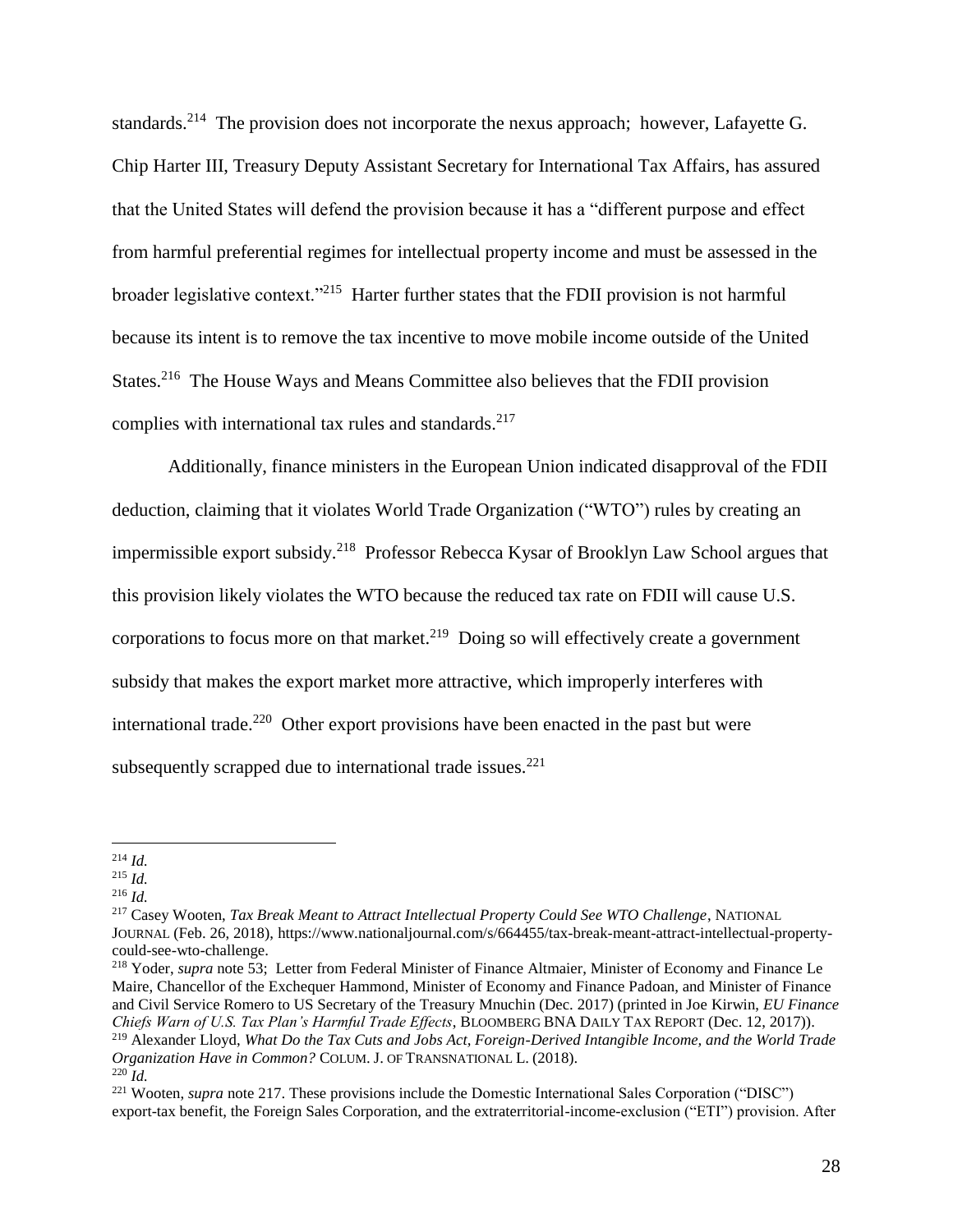As of April 2018, no one has filed a claim with the WTO, but the OECD began review of the provision on April 4, in response to the European Union's request.<sup>222</sup> Nothing has been reported on this review as of now, but if the OECD determines the FDII provision has created an illegal export subsidy, the EU intends to file a complaint. $^{223}$ 

#### *E. What Should the United States Do?*

At this point the United States should not adopt a patent box due to the revenue loss and concerns and the complexity that arises with the tracking requirements. If the United States were to adopt a patent box, the legislation would need to address several issues, including the sources of income the patent box would cover, what the preferential treatment would be, and how the preferential treatment would apply to qualifying income. All of the features would need to comply with the Action 5 Final Report because the United States is a member of the Inclusive Framework on BEPS.<sup>224</sup> This would likely prove to be difficult, considering the recent proposals that have been rejected.

#### V. CONCLUSION

While the expected benefits of a patent box sound attractive, the success of incentivizing R&D in such a manner is uncertain, so the United States should hold off for now on implementing a patent box regime. This is especially true considering the recent overhaul of the IRC. With uncertainty over the effects of new tax provisions, the already existent debate over the FDII provision, which is currently under review by the OECD, and the failure of multiple

the ETI's repeal, Congress replaced the provision with the Section 199 deduction for domestic manufacturers, which has recently been repealed by the TCJA.

<sup>222</sup> Joe Kirwin, *OECD's Review of U.S. Tax Reform is Underway*, BLOOMBERG BNA DAILY TAX REPORT (Apr. 6, 2018).

<sup>223</sup> *Id.*

<sup>224</sup> Jones, *supra* note 176.